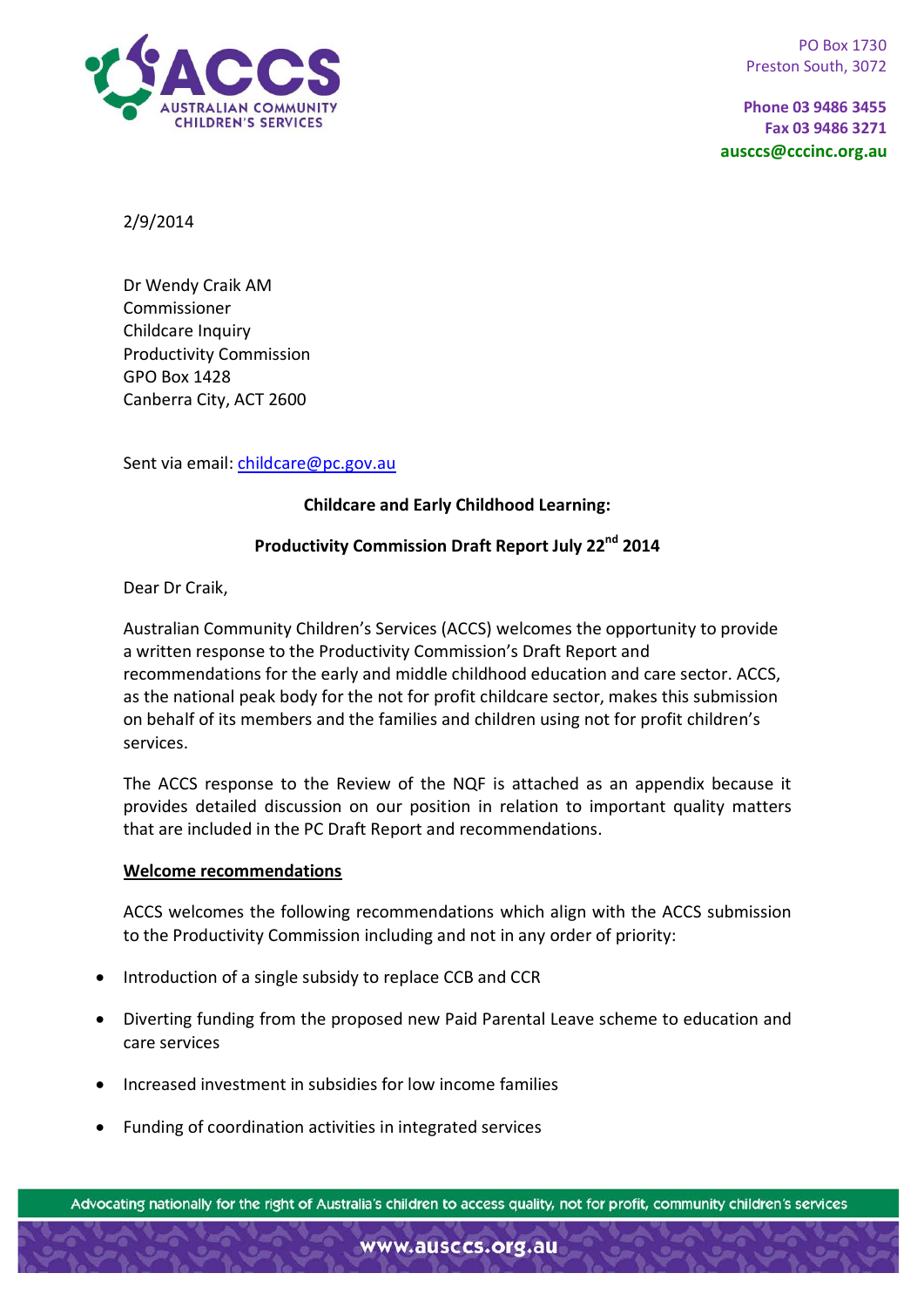- Ongoing funding by the Australian Government for universal access to 15 hours of preschool
- Extending the scope of the National Quality Framework (NQF) to include all centre and home based services that receive Australian Government assistance
- Encouragement for employers to trial innovative approaches to flexible work and other family friendly arrangements
- Implementing a nationally recognised working with children check.

ACCS will focus its response to the PC Draft Report on the discussion and the recommendations that are particularly relevant to the not for profit children's services sector which includes our members and the children, families and communities they serve.

## **Six key and connected areas will be discussed:**

- **1. Quality matters and costs**
- **2. Vulnerable children**
- **3. Special EC& L subsidy**
- **4. Cross subsidies**
- **5. The removal of tax concessions for not-for-profit children's services**
- **6. Market theories**

## **1. Quality matters and costs**

ACCS does not agree with the PC Draft Report's description that the differences in quality between for profit and not for profit provision is 'slight' given the contrary evidence The evidence shows that not for profit services are twice as likely to achieve the 'exceeding' National Quality Standard (NQS) rating, while for profit services are twice as likely to achieve 'working towards' NQS rating. For profit services are twice as likely to not be operating at the standard expected of the NQS. Data on centres in SEIFA 1 areas show that privately owned centres in SEIFA 1 areas have much lower NQS quality ratings than Government and not for profit centres.

The Productivity Commission has not examined the reasons for these significant differences in quality between the two sectors. ACCS argues that this evidence should lead to questioning why government subsidies are being given to services that are not providing a basic standard of education and care and why there is not support for public funding to build more community based education and care services as they have demonstrated their capacity for providing higher quality.

It is not common for not for profit education and care services that are receiving higher

 $-2 -$ 

Advocating nationally for the right of Australia's children to access quality, not for profit, community children's services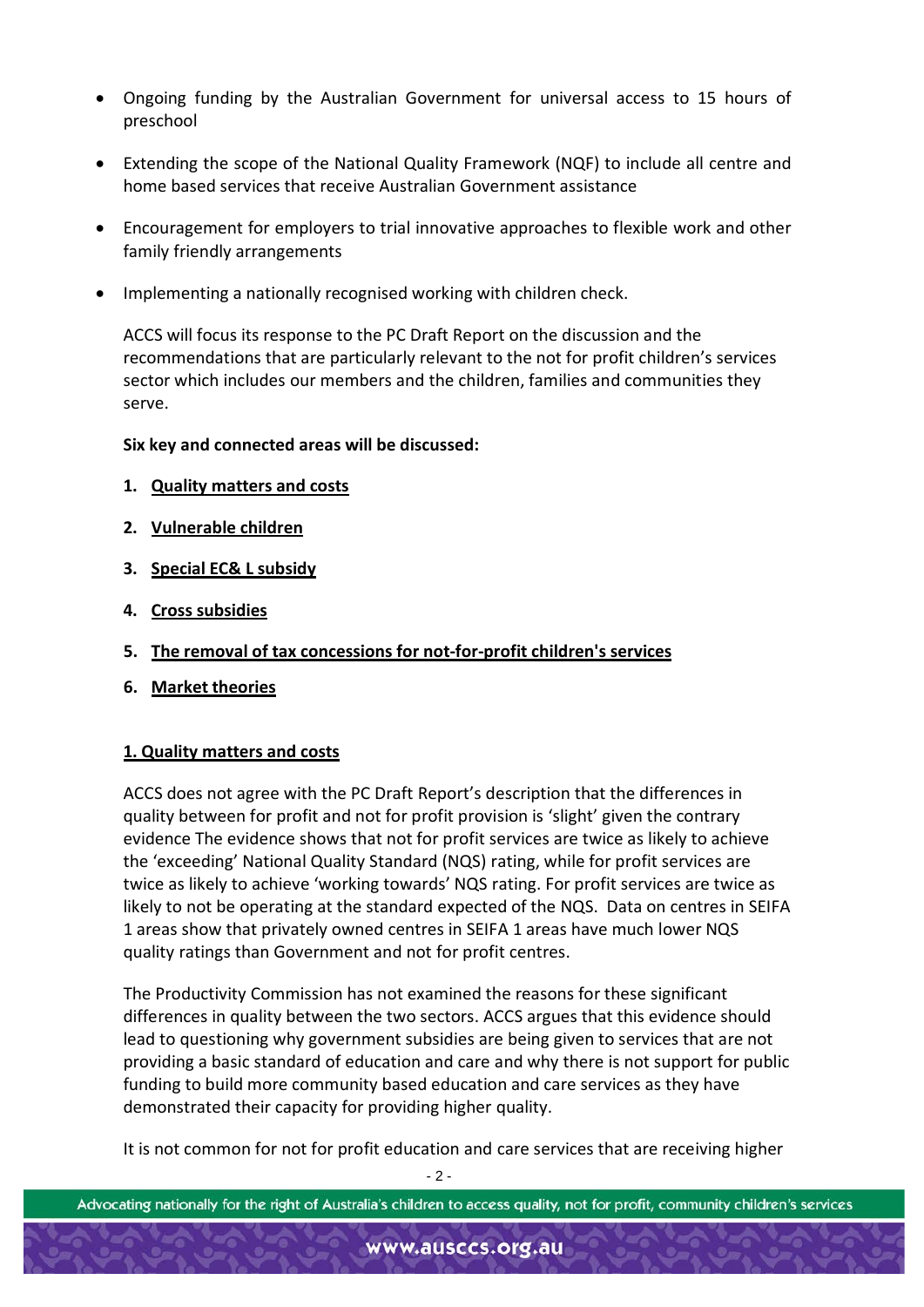NQS ratings to charge higher fees because of the very nature of the not for profit sector which is to be of *service to* children, families and communities rather than to exploit them or to make a profit from the quality that is provided. Quality for the not for profit sector is about a commitment to equity and social justice through the provision of quality education and care for every child and their family. It is disappointing that the Productivity Commission fails to fully recognise this commitment to equity and its associated costs and benefits.

# **ACCS member example**

*Mahogany Rise Child and Family Centre in the highly disadvantaged community of Frankston North Victoria received an Exceeding NQS rating in 2014. This centre is committed to providing high quality care and education for some of Victoria's most vulnerable children and families. The centre faces considerable budget pressures to meet this commitment. For example, because of identified cases of malnutrition and ongoing issues with poor diets and lack of adequate nutrition, the centre has made a commitment to redress this issue. They meet this commitment by providing up to 75% of the children's daily nutritional needs as well as by working with other professionals and organisations to build the families' capacity to meet those needs in the home environment. Health outcomes for the children have improved significantly since the centre made this commitment. Children's dental health has reduced from over 90% of the children requiring expensive dental interventions in 2009, to less than 2% needing this level of intervention in 2012. The link between good physical and dental health and children's capacity for learning and for their wellbeing and development is well established. This commitment is not a budgetary cost that can be passed onto the families because of their low incomes and high welfare dependency.*

ACCS is concerned by the possibility of 'deemed' costs not taking into account the higher costs associated with quality education and care especially in communities with high levels of disadvantage and where there is a need to support the participation of children who are at risk in education and care services.

# **2. Vulnerable children and families**

Australian and state/territory governments through the Council of Australian Governments (COAG) have endorsed the *National Framework for Protecting Australia's Children 2009 to 2020*. Currently this framework is in the second of its three-year action plan with specific strategies for implementation from 2012 to 2015. One of the six critical outcomes of this National Framework is that "children and families access adequate support to promote safety and intervene early" (COAG, 2009). The public health model adopted by the National Framework considers universal support systems such as education and care services as a 'soft', safe entry point for families who may be in vulnerable circumstances related to their children's safety, development and wellbeing.

Education and care services are often the first entry point for families who may be vulnerable but are not yet in the situation where a child may be considered to be at risk of serious abuse or neglect. Educators in these services are likely to have far greater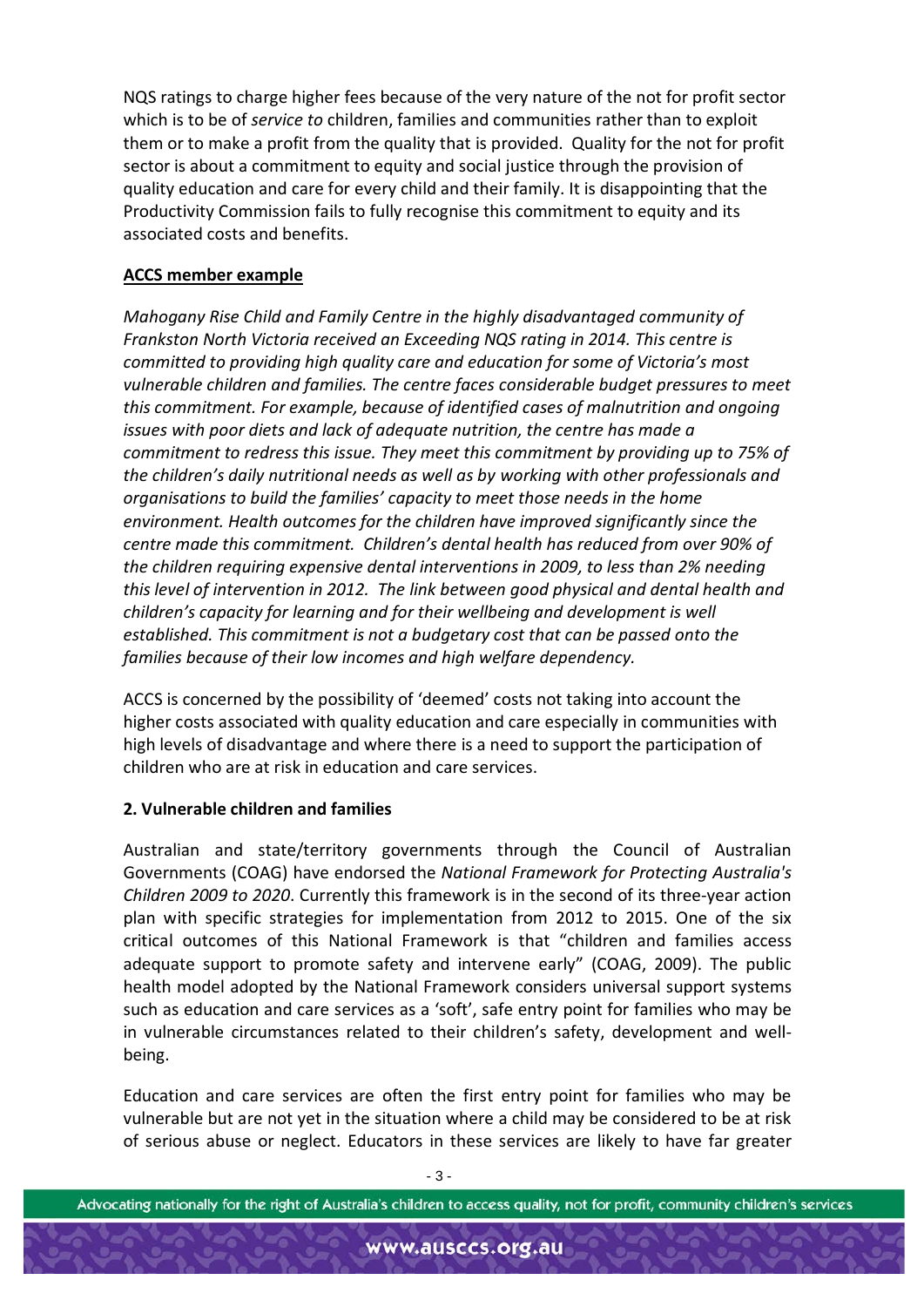contact and closer relationships with a vulnerable family and child than any other professional who may be involved with the family, such as their general practitioner, a maternal and child health nurse, or a family support worker. This close connection means they are well placed to be 'trusted professionals' who can provide the type and level of support, family capacity building, and education and care that will make a positive difference for these children and their families (Professor Frank Oberklaid, CCCH, 2014).

This level of quality intervention can result in minimisation or mitigation of risks to children that can help to reduce child protection notifications (Moore & McDonald, 2013). This is a significant cost benefit to governments and the community as the economic and social costs of intervention via the child protection system is much higher than the costs of providing quality and affordable education and care services.

ACCS is concerned that the PC Draft Report recommendations in relation to the Early Care and Learning Subsidy (ECLS) and the work activity test will mean that many vulnerable families will not be eligible for the ECLS because the parent/s are not working. This means they will not be able to participate in children's services and to benefit from all that they offer for children and families. This is a short sighted recommendation because there is evidence in Australia and internationally, that workforce participation can be supported for long term unemployed parents through the provision of additional support services such as adult literacy programs in integrated, not for profit children's services (Pen Green UK; Doveton College, Victoria; Benevolent Society Programs, NSW).

In the most recent Trends in Community Children's Services (TICCS) survey undertaken by ACCS, only 15% of respondents said they did not have any children who they would consider vulnerable and of the remaining 85% of respondents, 32% of these respondents said they had noticed an increase in the number of vulnerable children attending their service in the past 12 months. The survey defined vulnerability "as children with a range of risk factors that are challenging or affecting their development and learning".

Vulnerable families already accessing, or those who are not accessing but would benefit from participation in education and care services, must not be excluded and further disadvantaged because they cannot pay full fees or because they are not working. Support from education and care services with regard to early intervention and protection is critical to ensure these families become more successful and resilient in their parenting and family relationships and so that their circumstances do not escalate to placing children at risk of serious abuse or neglect.

### **3. Special Early Care and Learning Subsidy**

ACCS commends the Productivity Commission for recognising the need for the Australian Government to continue to provide support for children who are assessed as 'at risk'' to enable their access to education and care services. The current Department of Education priority of access guidelines provide education and care services with an easy framework to prioritise children who are at risk, along with subcategories that are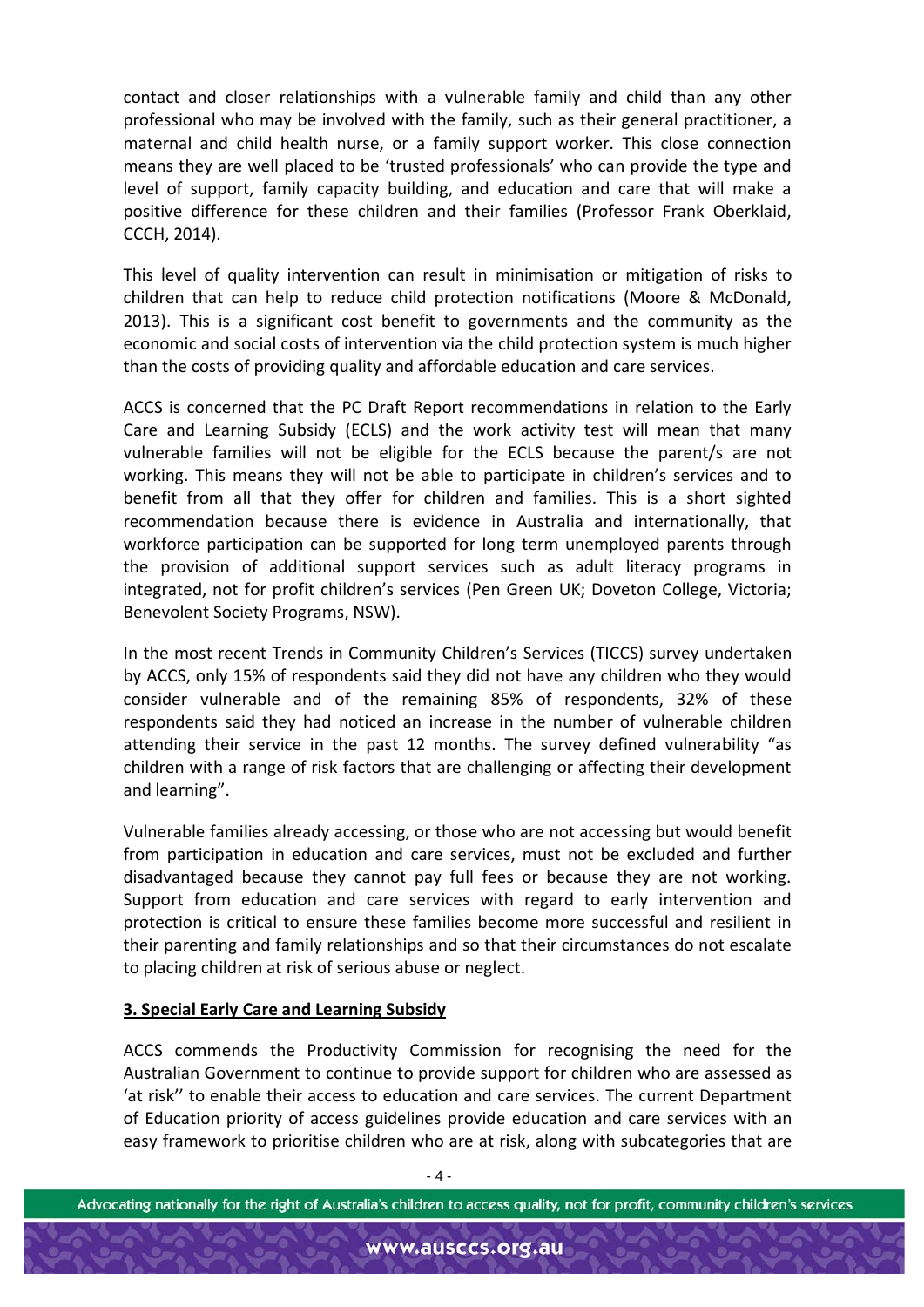possible indicators of disadvantage and vulnerability. The priority of access guidelines allow for the consideration of multiple layers of disadvantage. An additional criterion to consider is that proposed by Brendan and Adamson (2014), who suggest special consideration for families who are Health Care Card holders.

ACCS is concerned about Draft Recommendation 12.7 for several reasons.

First, the eligibility criteria for the new SEC&L subsidy are too narrow because they only recognise those children who are known to child protection or where a notification can be made. Research evidence indicates that there are many layers and types of vulnerability and disadvantage and while these may place children at risk, that does not mean a child is in need of immediate protection from the child protection system. Indeed, gaining access to a quality education and care service is known to reduce this risk for children. The eligibility criteria are further narrowed, as the current support for families experiencing temporary financial hardships will no longer be available.

Second, the recommendation to base all subsidies on the 'deemed' cost of efficiently running an education and care service is likely to result in a fee 'gap' to be paid by a vulnerable family if a service charges more than the deemed cost. For these families, any cost is likely to create a barrier to attendance. The cost of including vulnerable children in a service will be higher because of the intensity and scale of their needs. For example, the additional cost of hiring more experienced and qualified educators when traumatised children have highly challenging behaviours including the risk of self harm and harm to others. The notion of 'costing efficiency' in these contexts seems out of place and unfair to the service, children and their families. ACCS recommends that the proposed SEC&L subsidy for children at risk cover 100% of the full cost (not just the deemed cost) of the care and education provided.

Third, the recommendation does not fully address the red tape involved and associated costs with the current system of applying for SCCB. ACCS therefore recommends that the process could be improved by:

- Ensuring the assessment of vulnerability or risk is not just left to a service, but is determined in consultation with another professional such as a family support worker or a child mental health consultant.
- Allowing for a twelve-month period of subsidy from approval of eligibility, because the types of risk factors or vulnerabilities involved are not matters that are resolved quickly or in a 13-week period. Intergenerational poverty, unemployment and family violence, for example, are not likely to be resolved in a few months.
- Recompensing education and care services for the costs involved in assessments, applications and additional service provision for children and families with multiple layers of disadvantage or risk factors.

# **4. Cross subsidies**

ACCS disagrees with the PC Draft Report's description of the cross subsidisation of fees

- 5 -

Advocating nationally for the right of Australia's children to access quality, not for profit, community children's services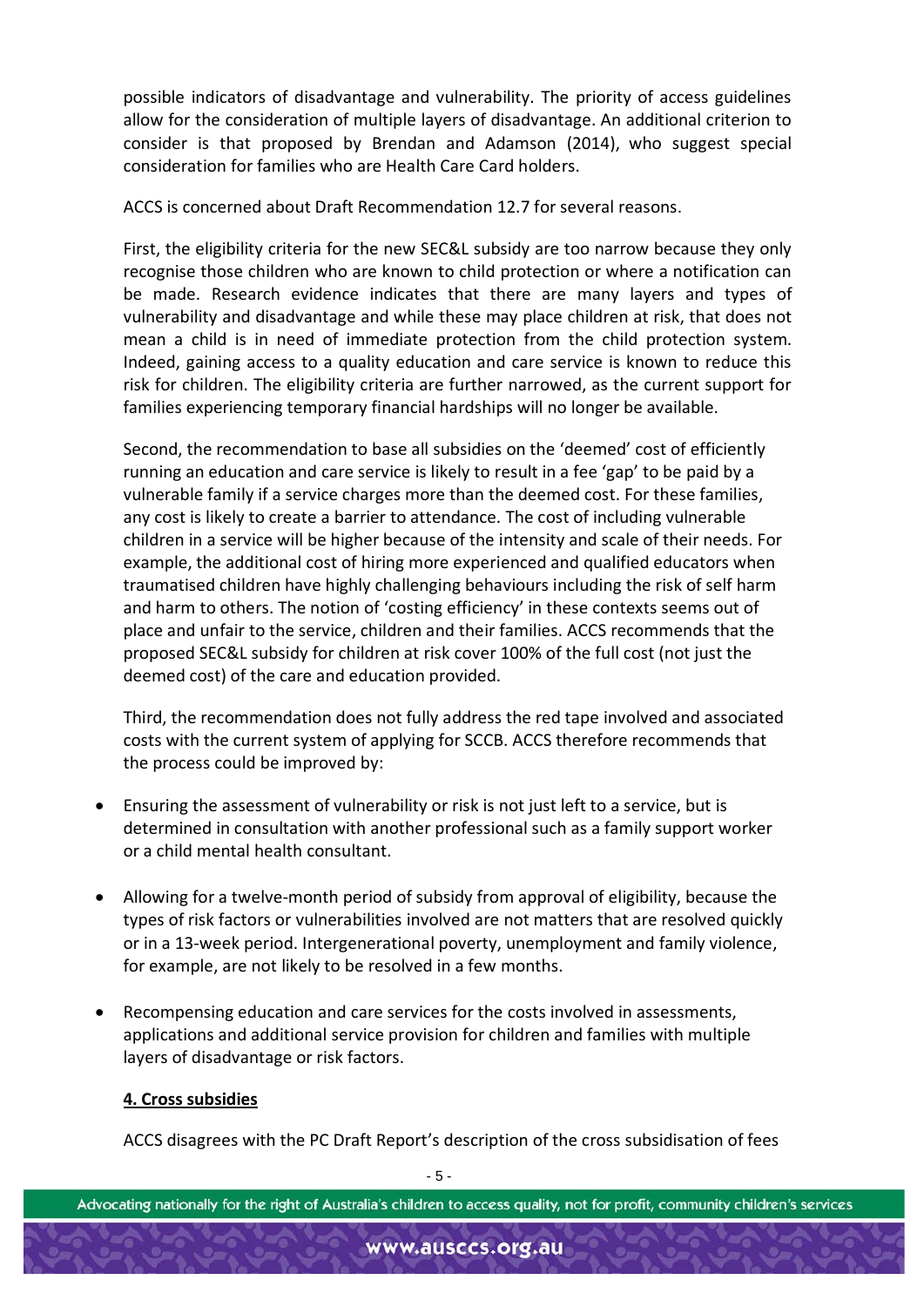as being 'inefficient pricing practice'. We recognise that most of our members utilise cross subsidies because not to do so would be financially unsustainable. No cross subsidies would lead to an over supply of places for older children and vacancies for children under three years of age because of the higher cost of provision.

We regard the practice of cross subsidy as sensible and ethical business practice for our sector because it recognises that babies and toddlers require higher numbers of educators to meet their unique and complex development, learning and wellbeing needs. Families, and especially mothers of babies and toddlers, also require the support of sensitive and skilled educators who understand how they are feeling and their need for ongoing reassurance when they make a decision to return to work with a very young child. ACCS is disappointed that the Productivity Commission has misused the notion of cross subsidies as a way to support its regrettable recommendation to reduce the quality of provision for babies and toddlers and their families. In addition, the PC Draft Report comments on cross subsidies do not take into account the fact that many children utilise a service for several years.

# **ACCS Member Examples**

*Two not for profit centres under the same management system have a total of 139 places, with 78 places for children under 3 years of age. Without cross subsidies, both centres would see fees for children under 3 rise by 50% and fees for children over 3 drop by 50%.* 

This example shows how a lack of cross subsidy would not support women's workforce participation, as it would effectively exclude most of the women using these two centres from returning to the workforce before their children turned three.

*Clarendon Children's Centre is a not for profit service which provides education and care for 40 children each day (0-5 years) and charges a daily fee which is the same for all age groups. Typically, children commence attendance as infants or toddlers and stay at the service until they start school. In this case, the notion of cross subsidies is immaterial when considered over the full period of the child's enrolment at the service.*

*Our centre in SA charges one fee as we believe it all balances out in the end as sometimes we pay for the older groups to go on excursions, or the parents pay for the excursion and we pay for the bus.*

# **5. The removal of tax concessions for not-for-profit childcare services**

ACCS believes that the removal of tax concessions for not for profit children's services will have a detrimental effect and will not create a level playing field. Access to these concessions does not give "not for profit providers a competitive advantage over for profit providers" (p. 459).

There are few financial benefits that not for profit childcare services receive. The ability not to pay payroll tax; to provide FBT exempt salary packaging, and be exempt from income tax are the only significant taxation benefits available.

- 6 -

Advocating nationally for the right of Australia's children to access quality, not for profit, community children's services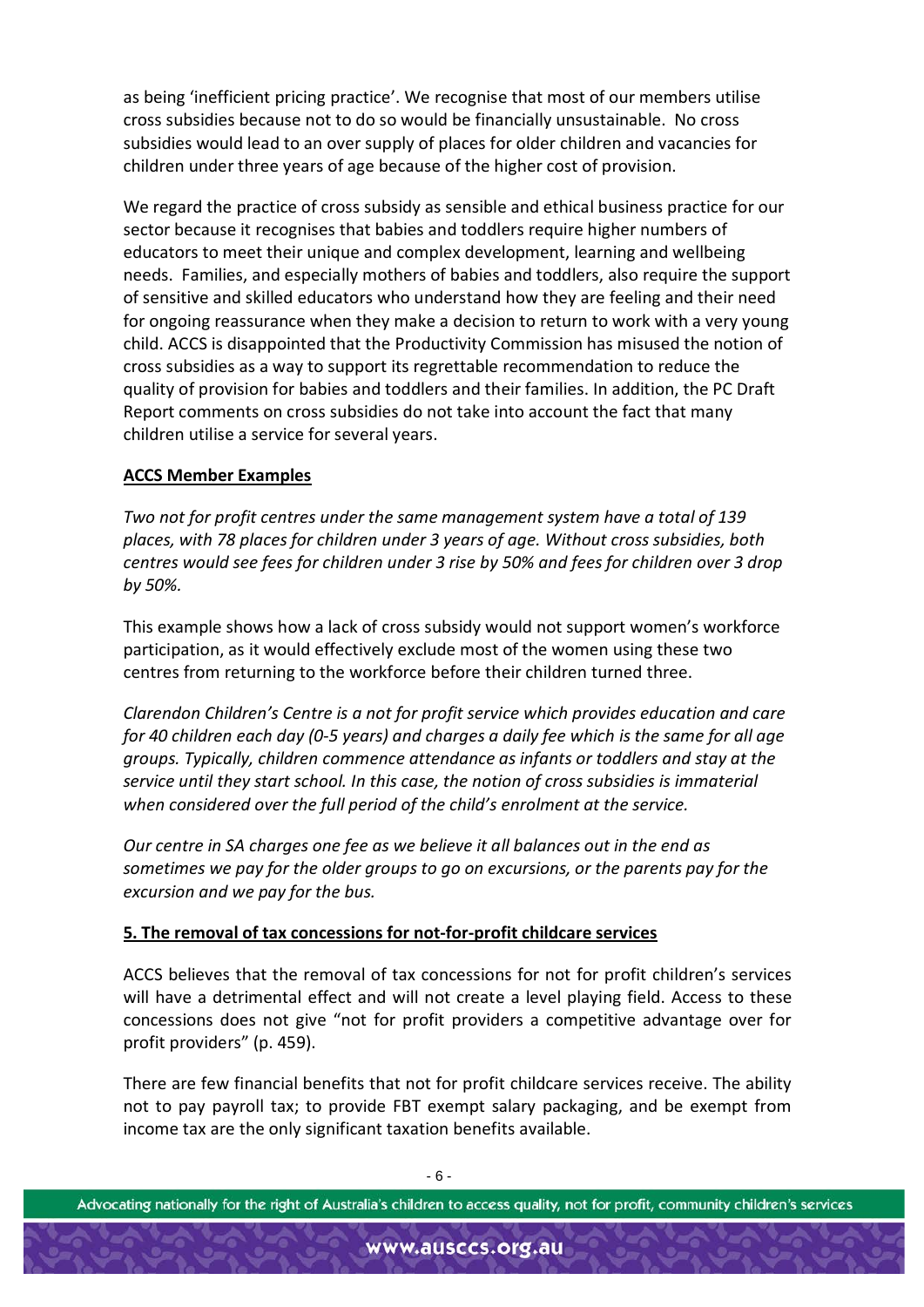ACCS notes that the PC Draft Report fails to identify the tax deduction benefits available for the for profit sector. For example, the for profit sector is able to, and does, run many operating costs of their childcare business operations as tax deductions, including phones, cars, a variety of mobile devices and tablets, and home computers. In addition, they can raise finance (capital and operational) through loans and overdrafts (again tax deductable) through their governance structures.

Not for profit services do not enjoy any of these benefits, so it is unclear how removal of payroll tax exemption, FBT exempt salary packaging and income tax exemption would outweigh the tax deductions and ability to raise finance to grow in the way that the for profit sector can and does. The not for profit sector cannot raise capital to easily "alter the configuration and capacity of a facility" (p 441) due to the governance structures of an association with limited and dispersed personal liability. Financial institutions are not willing to lend money to these types of governance entities.

## **ACCS member example**

*A small not for profit co-operative recently applied to one of the four major banks for a leasing facility to upgrade the service's computers and IT capacity. The total value of the proposed lease was \$10,000. Despite having been a customer of the bank for more than 25 years, and having demonstrated financial viability throughout this period, the application was declined with the explanation that the bank "does not have a product to suit this type of organisation".* 

It is an interesting notion to consider tax concessions as a form of government spending that should only be available if the tax concessions are "offset by the benefits such providers delivered to the community" (p. 461). There seems to be an assumption in that statement that social need only relates to family income. Not for profit education and care services provide significant social benefit to the communities where they are located, regardless of the socio-economic status of that community. In addition, as AEDI data and related visual evidence mapping indicates, pockets of vulnerability or disadvantage can be found in many communities, which means social need is not always identified if you only consider the overall economic status of a community or a postcode area (AEDI, 2012).

ACCS argues that not for profit education and care services are an integral part of a community's inherent social capital, contributing to local economic well-being of families in the community through provision of work-related child places, and creating and supporting networks of social relations through strong trusting relationships and partnerships with families and other community organisations (Stone, 2001 pp. 4-6).

For profit services may be able to engage with communities to facilitate social benefits; however this is not the primary objective of operating a business to maximise shareholder outcomes. In contrast, not for profit education and care services will most often have community engagement as one of their principal objectives of being.

- 7 -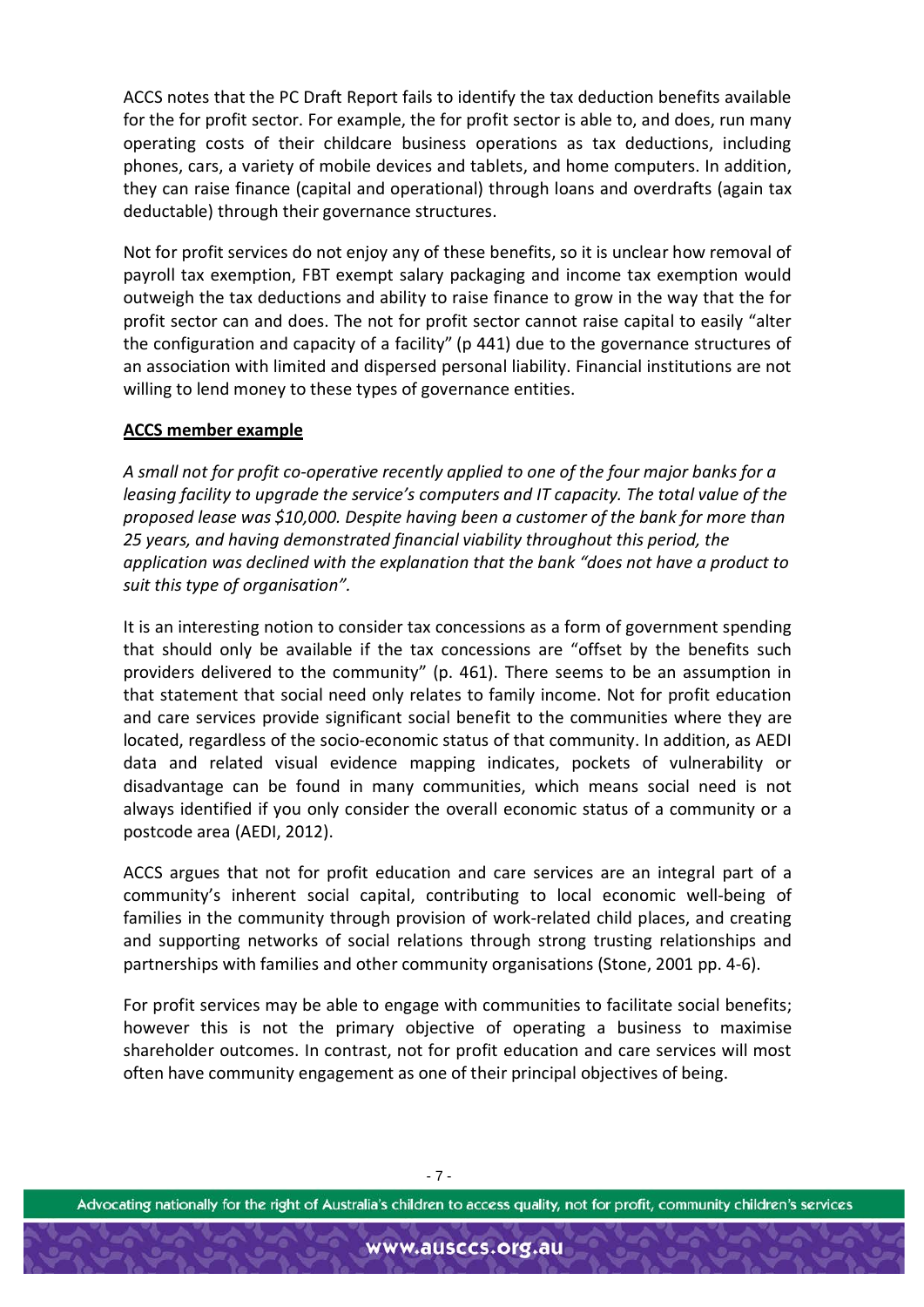# **6. Market theories**

Chapter 10 of the PC Draft Report has a lengthy discussion on the market for childcare services, but the modelling that is used doesn't seem to fit well with the actual nature of education and care service provision. Much of the theorising about markets, competition and choice in this chapter comes unstuck when in reality there are not enough places to meet demand. This means that often families are not in a position to choose an education and care service, so they take what they can get, if they can get anything. There is no choice because there are so few places, which means there is no competition. The market theory idea that demand leads to competition simply does not happen.

ACCS believes there are inherent dangers in a market-driven system with children's best interests rarely at the forefront of the discussion and limited questioning of the role and motive of for profit operations. The catastrophic failure of the former ABC childcare corporation is an example of a commitment to a market driven approach to childcare. No lessons from this failure seem to have been learnt as the 'silence' on this type of corporate model in the PC Draft Report indicates.

Given that the PC Draft Report's recommendations are only expected to deliver 0.4% increase in labour market participation (p.2), ACCS suggests it is worth looking for more innovative alternatives that will improve education and care provision and women's workforce participation. For example, in Sweden 70% of all mothers are in the workforce (80% of single mothers)(OECD, 2005). This has contributed to lowering the child poverty rate to just 4% (OECD, 2005). High quality, publicly owned childcare services play a critical role in achieving these significant social benefits, which will have long-term economic impact. The Swedish system is based on the best interests of children and the understanding that a high quality starting point is in the best interests of families, communities and the nation.

## **References**

Australian Early Development Index 2012 Data Collection. Available at: [www.education.gov.au/australian-early-development-index-2012-data-collection](http://www.education.gov.au/australian-early-development-index-2012-data-collection)

Australian Institute of Family Studies. (2013a), *Partnerships with parents: Promising practice profiles.* Retrieved from [http://aifs.gov.au](http://aifs.gov.au/) on August 14<sup>th</sup> 2014.

Australian Community Children's Services (ACCS) *Trends in Community Children's Services Survey* (TICCSS), (2014), 3rd wave, unpublished.

Brennan, D., & Adamson, E. (2014), *Financing the Future: An equitable and sustainable approach to early childhood education and care,* SPRC Report 01/14, Social Policy Research Centre, University of New South Wales.

Council of Australian Governments (COAG), the *National Framework for Protecting Australia's Children 2009 to 2020*.

 $\mathsf{R}$ . Moore, T; & McDonald, M. (2013), *Acting Early, Changing Lives. How prevention and* 

```
Advocating nationally for the right of Australia's children to access quality, not for profit, community children's services
```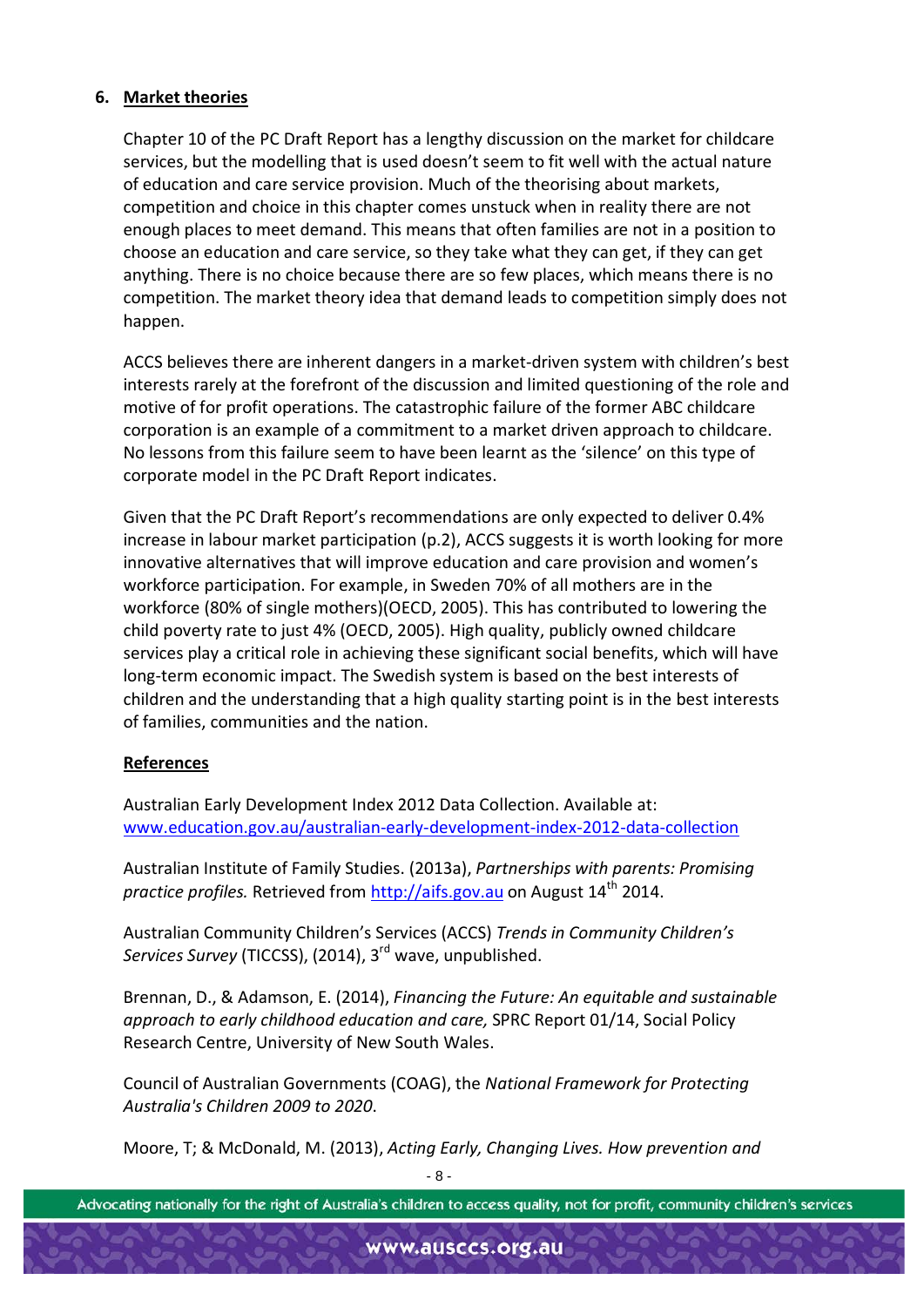*early action saves money and improves lives.* Prepared for the Benevolent Society Victoria, by the Centre for Community Child Health at the Murdoch Children's Research Institute and The Royal Children's Hospital, Parkville Victoria.

Oberklaid, F. (2014), Centre for Community Child Health at the Murdoch Children's Research Institute and The Royal Children's Hospital, Parkville Victoria. Video clip from CCCH Productivity Commission Seminar, available at:

[www.rch.org.au/ccch/for\\_professionals/Productivity\\_Commission\\_Inquiry/](http://www.rch.org.au/ccch/for_professionals/Productivity_Commission_Inquiry/)

OECD (2005), *Babies and bosses, reconciling work and family life, Canada, Finland, Sweden and the UK.* Paris: OECD Publications.

Stone, Wendy (2001), *Measuring social capital: towards a theoretically informed measurement framework for researching social capital in family and community life*, Australian Institute of Family Studies, pgs. 4-6.

Advocating nationally for the right of Australia's children to access quality, not for profit, community children's services

- 9 -

www.ausccs.org.au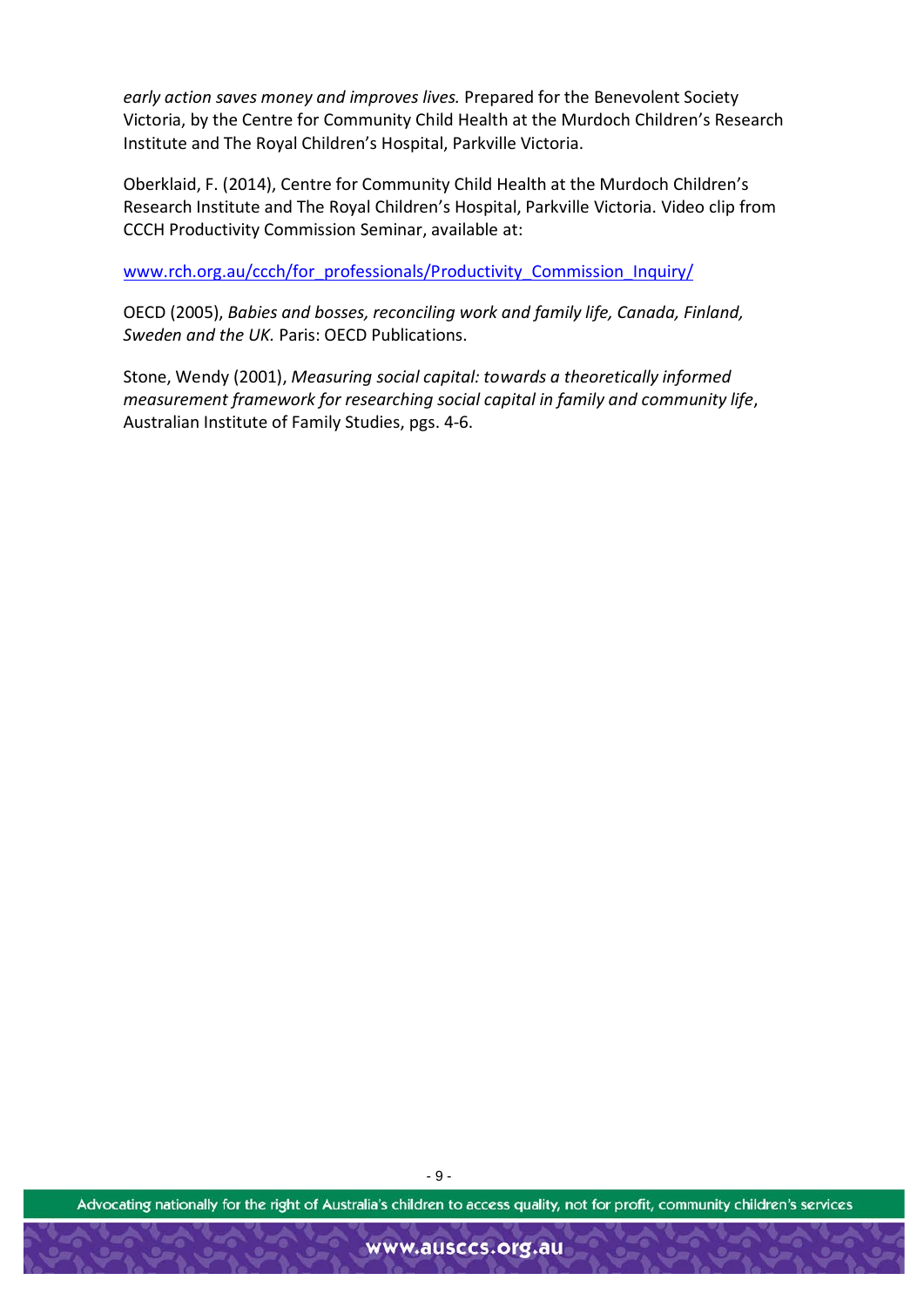**Appendix 1**



# **2014 Review of the National Partnership Agreement on the National Quality Agenda for Early Childhood Education and Care**

**ACCS Submission – 4 July 2014**

**Australian Community Children's Services** PO Box 1730, Preston South, Victoria, 3072 **Phone +61 3 9486 3455 Fax +61 3 9486 3271 [www.ausccs@cccinc.org.au](mailto:www.ausccs@cccinc.org.au)**

Advocating nationally for the right of Australia's children to access quality, not for profit, community children's services

www.ausccs.org.au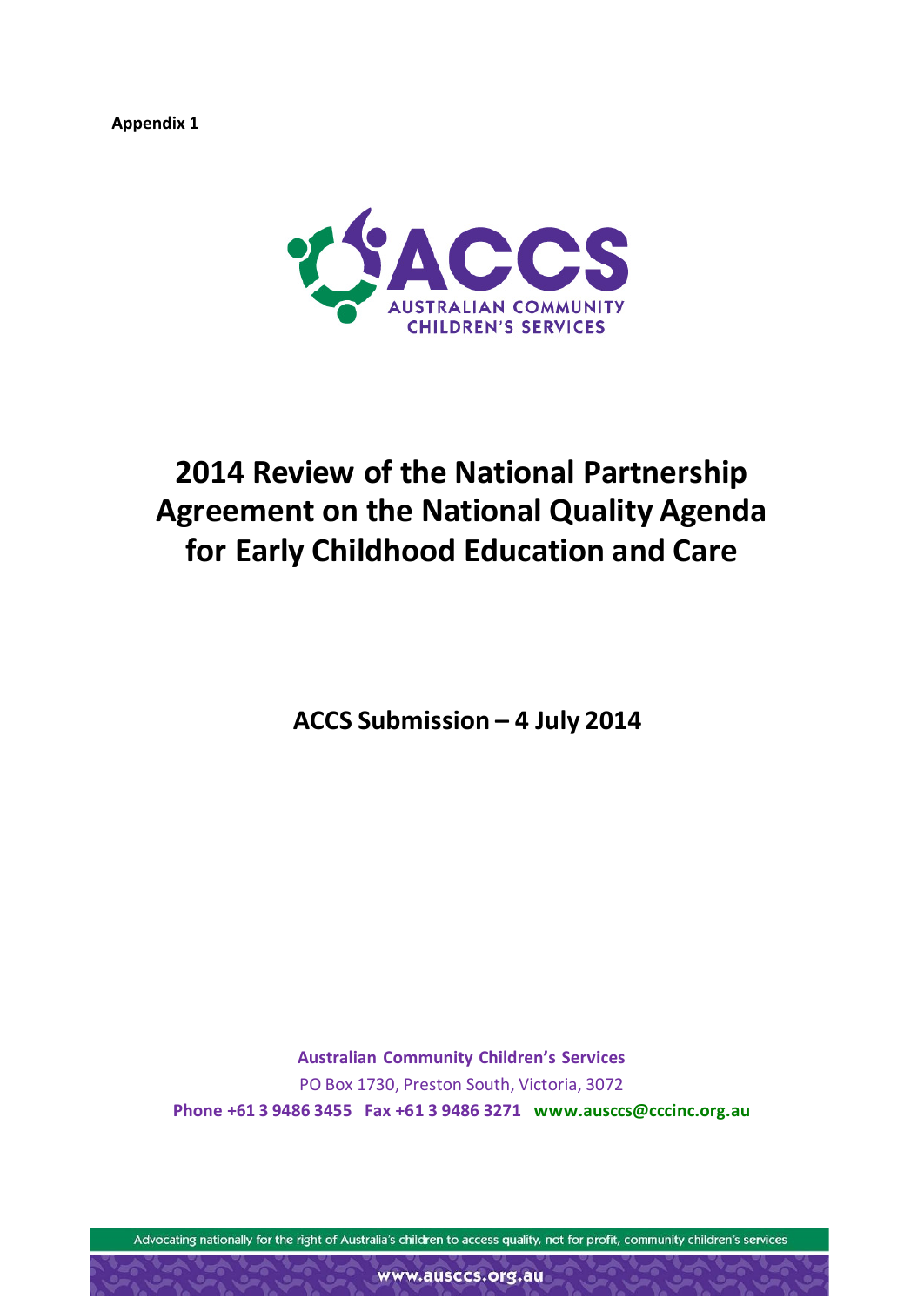### **About ACCS**

Australian Community Children's Services (ACCS) is the peak body representing Australia's not-for-profit community education and care services and those who support the right of children to access these services. ACCS has branches in every state and contact people in each territory throughout Australia. Our membership includes community based long day care services, preschools/kindergartens, family day care and in-home care services, mobiles, and out of school hours services throughout Australia; from small standalone parent managed services located in rural and remote areas to those sponsored by very large not-for- profit organisations.

ACCS is committed to:

- children, families and communities
- children's rights for the best care, education and health services
- community ownership
- connected services for children, families and local communities
- not-for-profit cost effective services and
- cultural diversity and respect for Aboriginal and Torres Strait Islander people as custodians of the land.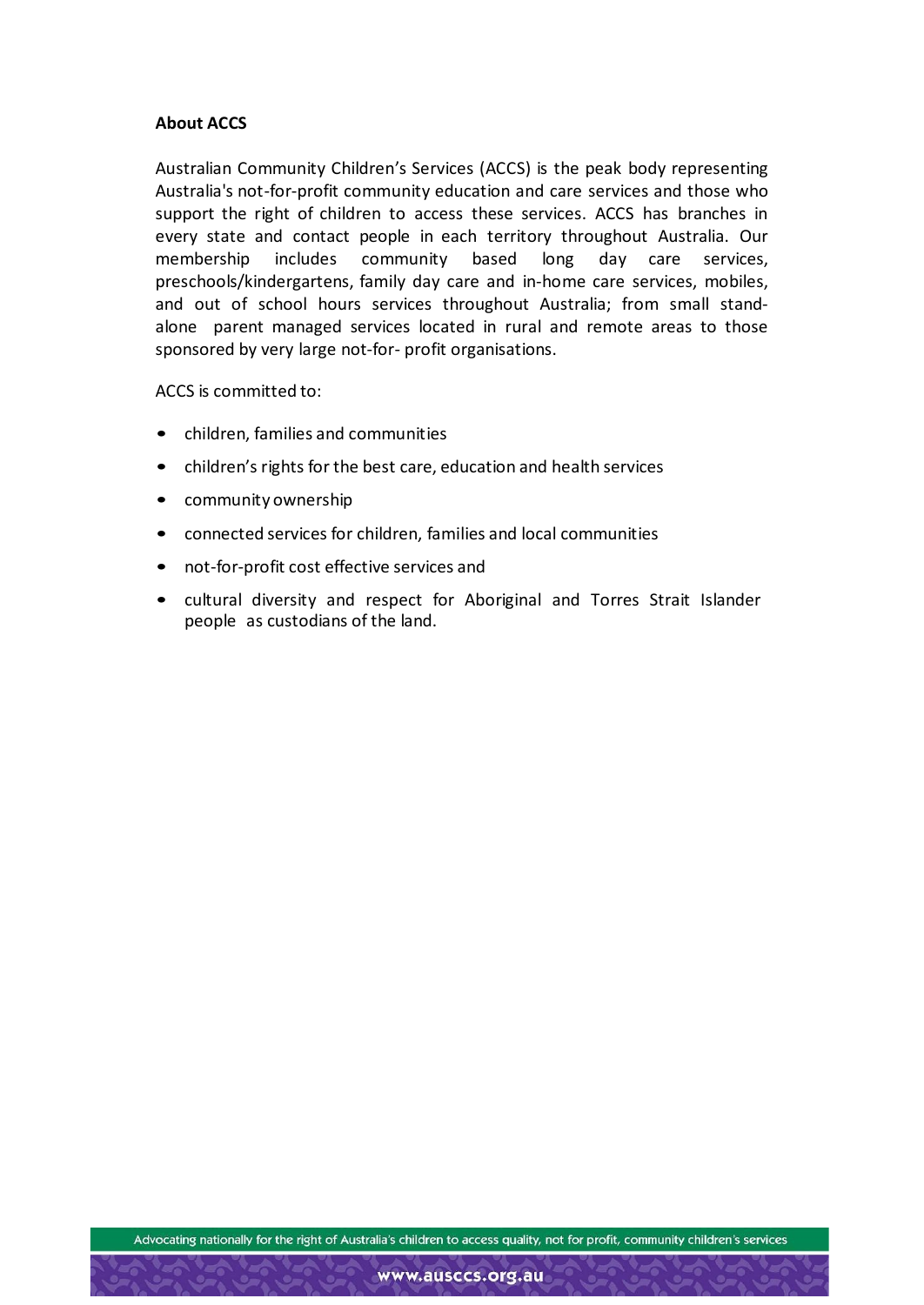### **Introduction**

ACCS believes that the objectives of the National Partnership Agreement on the National Quality Agenda for Early Childhood Education and Care have been largely met. The sector required major reform and the introduction of the National Quality Framework (NQF) has led to significant improvements in the quality of early and middle childhood education and care. Like any new system it takes time and resources for these changes to become embedded and it is a credit to all levels of government, service providers and educators across the country that so much has been achieved in a short time.

The NQF is a rigorous, evidence based quality framework that

"promotes family centred practices supporting and promoting open two way communication between parents and educators and ensuring a sense of partnership in the education and care and of each child" (Kaleena Pont School Holiday Program Coordinator, City of Greater Geelong).

ACCS strongly supports the full implementation of the NQF to 2020. The NQF is a new system and it is imperative that this full cycle of implementation to 2020 is carried out as planned.

### **ACCS Trends in Community Children's Services Surveys Waves 1 to 3**

Since the introduction of the NQF ACCS has conducted three waves of a national survey Trends in Community Children's Services Survey (TICCSS) designed to track how the community sector have engaged with and implemented the NQF. Over 600 services participated in the first survey conducted in May/June 2012, over 500 services participated in the second survey conducted in November 2012 and over 800 services participated in the third survey recently conducted in June 2014. Services from all states and territories participated and respondents included a broad range of service types - long day care, family day care, outside school hours care, preschool/kindergarten, in-home care and mobile services. The research was designed to be explorative and the findings are indicative and not representative.

This submission will draw on findings from the first and second wave published in the two ACCS National TICCSS Reports and unpublished preliminary data drawn from the 3<sup>rd</sup> Wave of the survey which has only recently closed.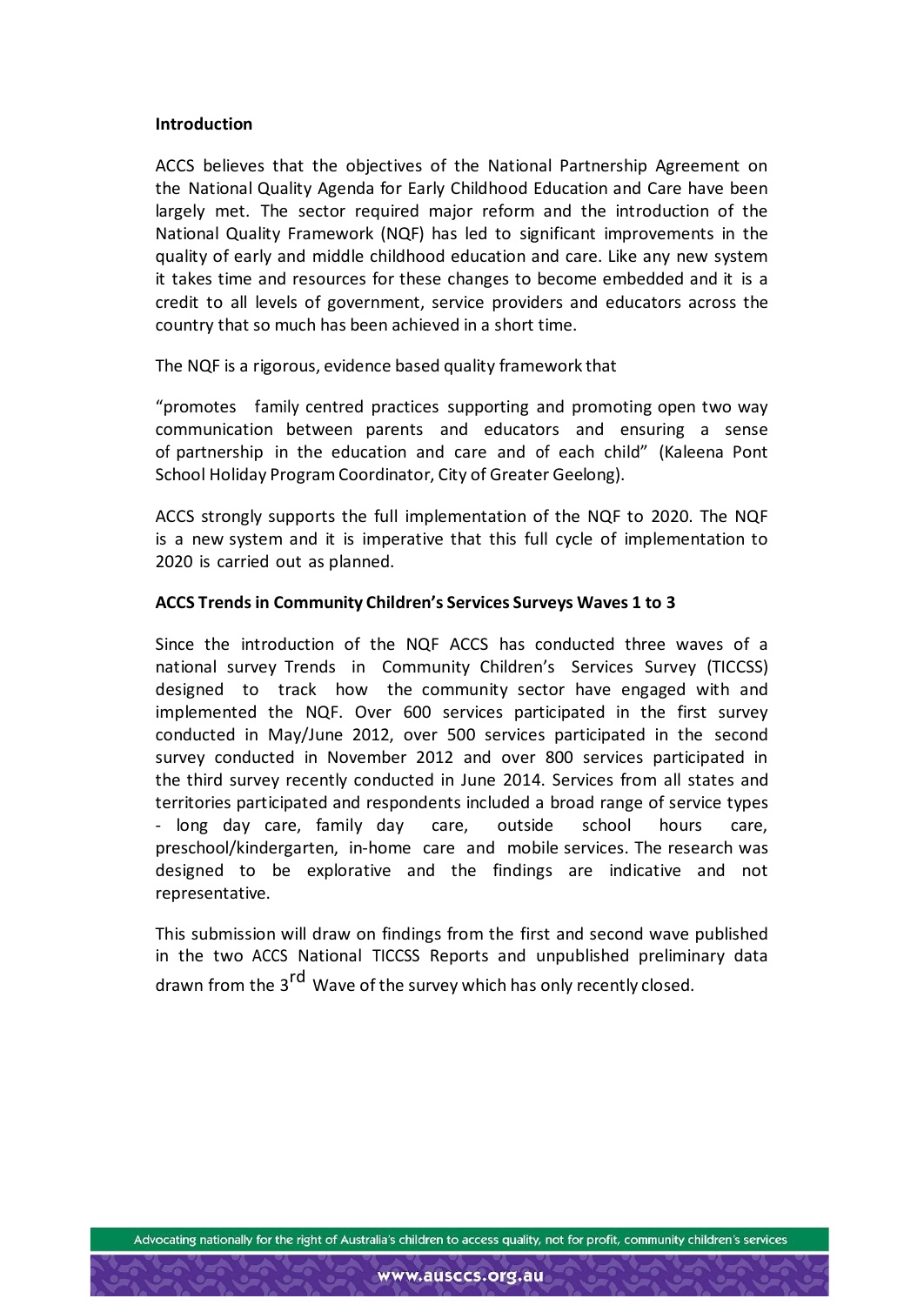# **What are the strengths of the National Quality Framework and what is working well?**

### **National consistency**

The NQF provides a nationally consistent quality assurance framework for all approved education and care services throughout Australia. As a national agreement it supports equity of provision over time across the federation for all children and families

For families, this is critical. This means that regardless of which children's service a family may use in any geographic location throughout Australia they can expect and understand that there is a base line of quality early and middle childhood education and care service delivery.

For education and care services staff and educators there is a common, collective understanding of quality assurance underpinned by agreed approved curricula frameworks that are flexible and adaptable to meet the local needs and cultural contexts of children and families attending any approved education and care service throughout Australia.

For state and territory Regulatory Authorities the introduction of a single uniform law and associated regulation, along with the ratings and assessment system has streamlined administrative processes, quality control and compliance requirements for each of these Authorities.

## **Minimum qualifications**

The introduction of minimum prescribed qualifications is one of the successes of the NQF. One of the key structural components of quality for education and care services is that all children's services staff have relevant qualifications.

Australian and international research indicates that higher levels of relevant early and middle childhood qualifications support better outcomes for children, as well as improving retention rates and levels of job satisfaction for educators, and the capacity of education and care services to sustain quality program delivery over time (Huntsman, 2008; Rush, 2006; Sylva et al, 2004) $^1$  $^1$ .

Minimum early childhood qualifications enable a base line entry point into education and care services that ensures educators can engage in a basic way

<span id="page-12-0"></span> <sup>1</sup> Huntsman, L. (2008), *Determinants of quality in child care: <sup>A</sup> review of the research evidence.* [http://www.community.nsw.gov.au/DOCSWR/\\_assets/main/documents/RESEARCHNOTES\\_WHA](http://www.community.nsw.gov.au/DOCSWR/_assets/main/documents/RESEARCHNOTES_WHAT_QUALITY.P) [T\\_QUALITY.P](http://www.community.nsw.gov.au/DOCSWR/_assets/main/documents/RESEARCHNOTES_WHAT_QUALITY.P) DF (accessed 30 June 2014). Rush, E. (2006), Child Care Quality in Australia, Discussion Paper No 84 The Australia Institute. Sylva, K., Melhuish, K., Sammons, P., Siraj-Blatchford, I. & Taggart, B. (2004), *The Effective Provision of Preschool Education (EPPE) Project, Final Report*. London: Institute of Education.

Advocating nationally for the right of Australia's children to access quality, not for profit, community children's services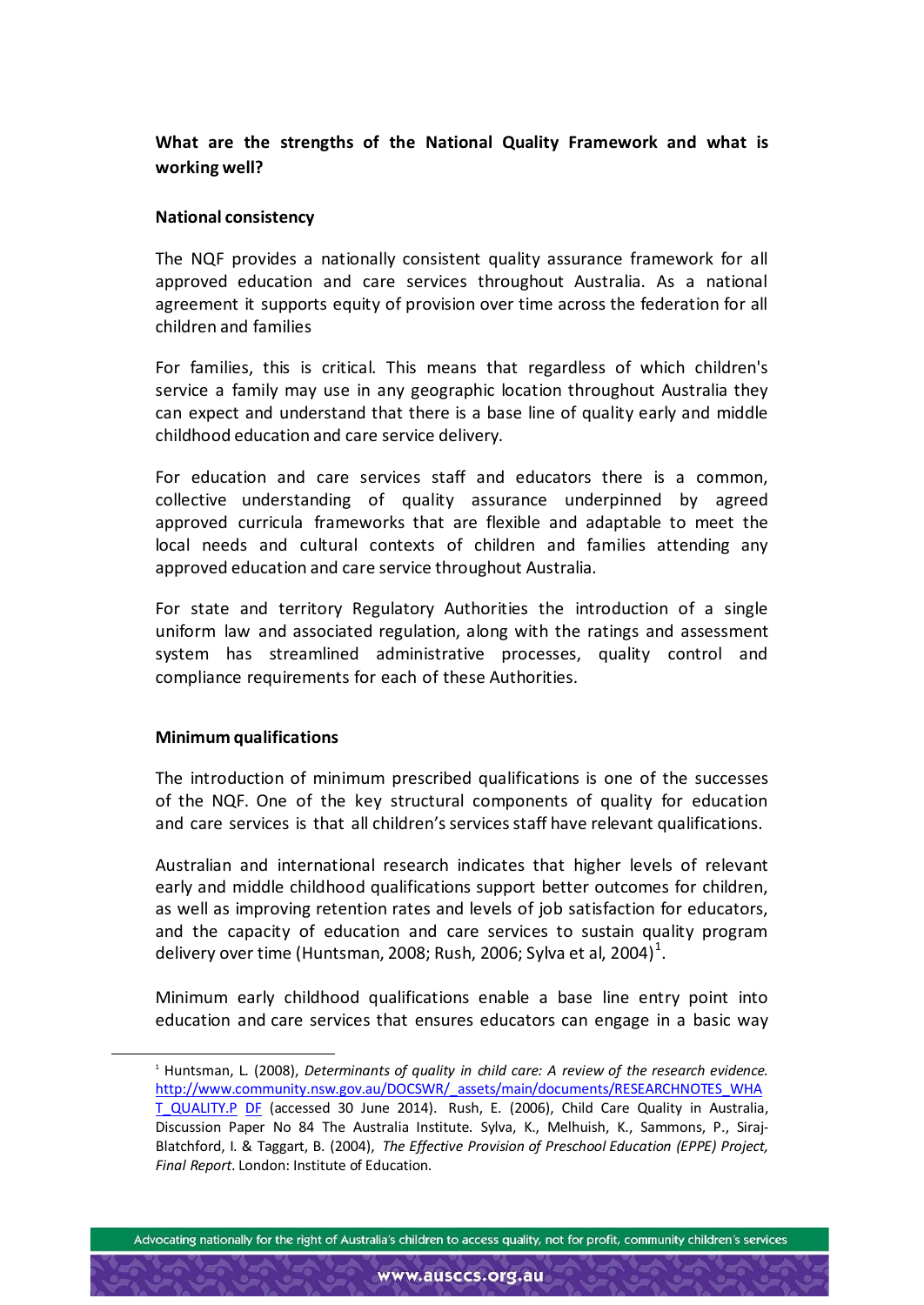with the quality framework and prescribed curricula. Higher qualifications such as a diploma or early childhood teaching degree facilitate a much more rigorous engagement driving even higher quality outcomes for children attending education and care services.

TICCSS data demonstrates that the introduction of the NQF has resulted in the sector taking significant action to improve the qualification profiles of educators across all education and care services types. The results of all three waves of the TICCSS research demonstrates that the sector has been preparing for the improved qualification requirements included in the NQF over a number of years and are now in a strong position to meet them.

TICCSS 3<sup>rd</sup> Wave provides data on 10,995 educators. In June 2014 only 7% of educators did not have a relevant formal early or middle childhood qualification, compared with 12% in May 2012. Almost one quarter (23%) of the workforce is currently engaged in studying for a formal qualification.

TICCSS 2<sup>nd</sup> Wave in November 2012, showed that ahead of the 2014 requirement for all long day care and preschool services to employ a degree qualified early childhood teacher, just over two thirds (69%) of long day care services reported having at least one educator with either a four-year or three-year degree in early childhood education. One quarter (25%) of services reported having at least one educator currently working towards a four-year degree. This is indicative of educators embracing the professionalisation of their sector and taking up opportunities for higher qualifications.

Provisions in the Regulations for those enrolled in study to be considered as meeting the minimum qualification requirements and the option to apply for a waiver if a service is unable to recruit qualified staff in the short term, has addressed any concerns that services would not be able to operate due to a shortage of qualified educators.

### **Professional recognition**

Minimum qualifications, national consistency, agreed curricula and quality frameworks have enhanced the professional status and standing of those who work in early and middle childhood education and care services throughout Australia. The NQF has heightened internal and external public awareness and knowledge related to the importance of the early years in children's development.

### **Improvements to educator:child ratios**

Improvements to educator:child ratios are one of the significant successes of the NQF. These ratio changes bring in line differing ratios from states/territories to one agreed base line of national consistency. These improved ratio changes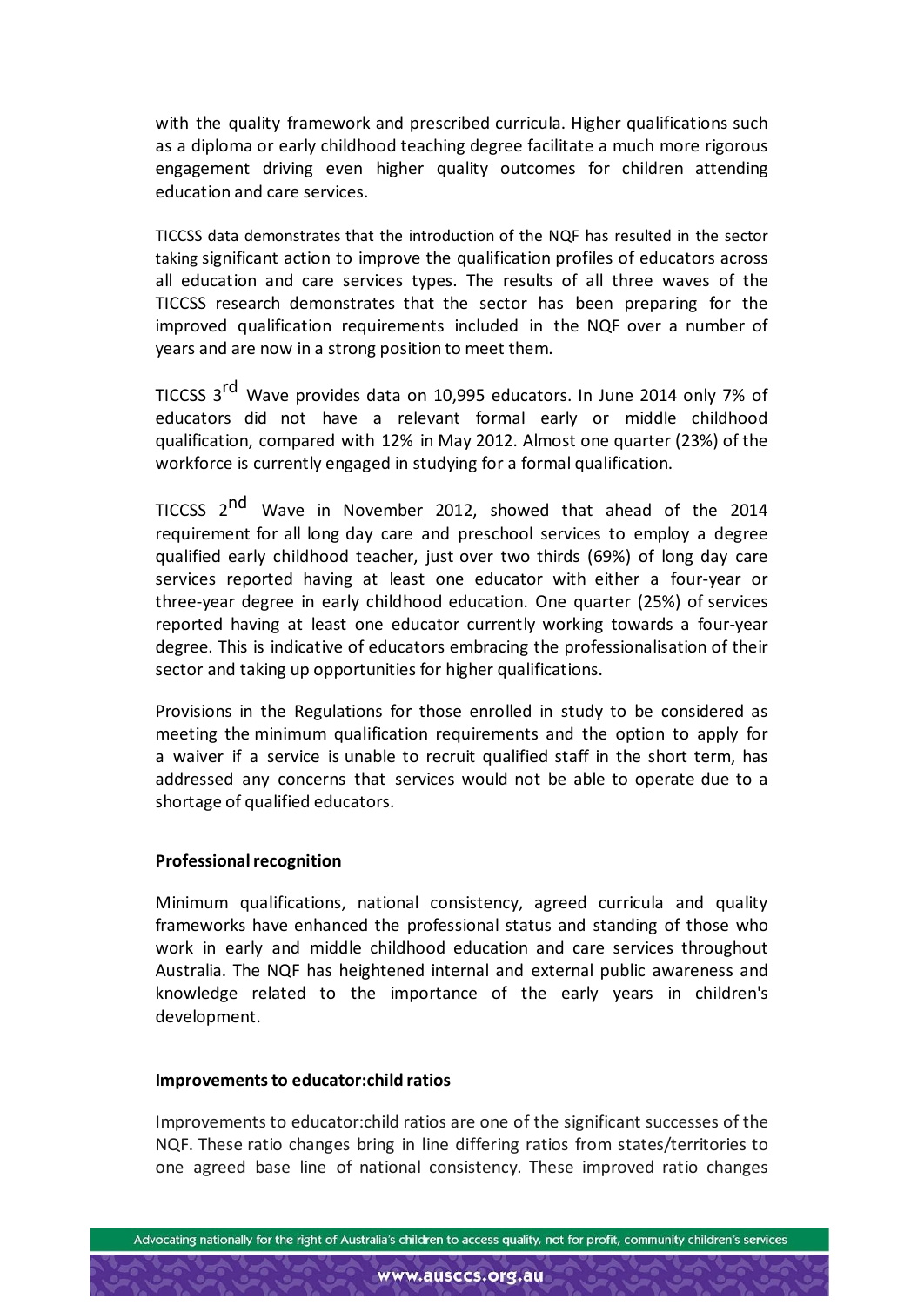enhance outcomes for children as evidenced in a summary of Australian and international research on the positive impact of increased staff to child ratios on outcomes for children in the Evidence brief on NQF ratios and qualifications (ECA [2](#page-14-0)013)<sup>2</sup>.

Contrary to the reports that this area of the NQF is creating problems for services, TICCSS shows respondent services are meeting the new ratios and some services have chosen to operate well above the national standards, recognising the relationship between quality and better educator:child ratios.

In TICCSS 2<sup>nd</sup> Wave (November 2012) all long day care respondents were meeting the new national minimum standard of a 1:4 ratio for children aged from birth to less than two years that commenced on 1 January 2012; and one quarter (25%) were operating their babies' rooms at a 1:3 ratio or better. Data from TICCSS 3<sup>rd</sup> Wave shows that 27% of respondent services are now operating their babies' room at 1:3 ratio or better.

A national minimum standard of one educator for every eleven children aged 3- 5 years will apply from 2016. TICCSS 1<sup>st</sup> Wave (May 2012) showed that 72% of respondents already met this ratio and 67% exceeded the 1:11 requirement; well in advance of the legislative requirement. TICCSS 3<sup>rd</sup> Wave (June 2014) shows that 80% of respondents are meeting this standard, two years ahead of time; and three quarters (74%) are already exceeding it.

ACCS believes it is imperative for the well-being and safety of children that the ratios in the NQF remain in place or are improved and that future scheduled improvements to ratios are implemented.

It is essential that these ratios, which have been developed as the minimum standards, are maintained across the whole day. Any suggestion that the educator:child ratio could be averaged across a day to make it easier for providers to comply with this requirement at peak times of the day is alarming. Services need to be properly staffed so that children are adequately protected from hazard and harm at all times of the day.

# **Increased quality of education and care and improved positive outcomes for children**

The NQF is a quality reform agenda, developed from Australian and international evidence- based research on quality indicators. It has helped to raise the profile of the sector and of the importance of the early and middle years for children's current and long term wellbeing, learning and development.

<span id="page-14-0"></span>j

<sup>2</sup> [http://www.earlychildhoodaustralia.org.au/wp-content/uploads/Evidence-](http://www.earlychildhoodaustralia.org.au/wp-content/uploads/Evidence-Brief-on-NQF-Ratios-and-)[Brief-on-NQF-Ratios-and-](http://www.earlychildhoodaustralia.org.au/wp-content/uploads/Evidence-Brief-on-NQF-Ratios-and-) Qualifications-February-2013.pdf, accessed 4 July 2014

Advocating nationally for the right of Australia's children to access quality, not for profit, community children's services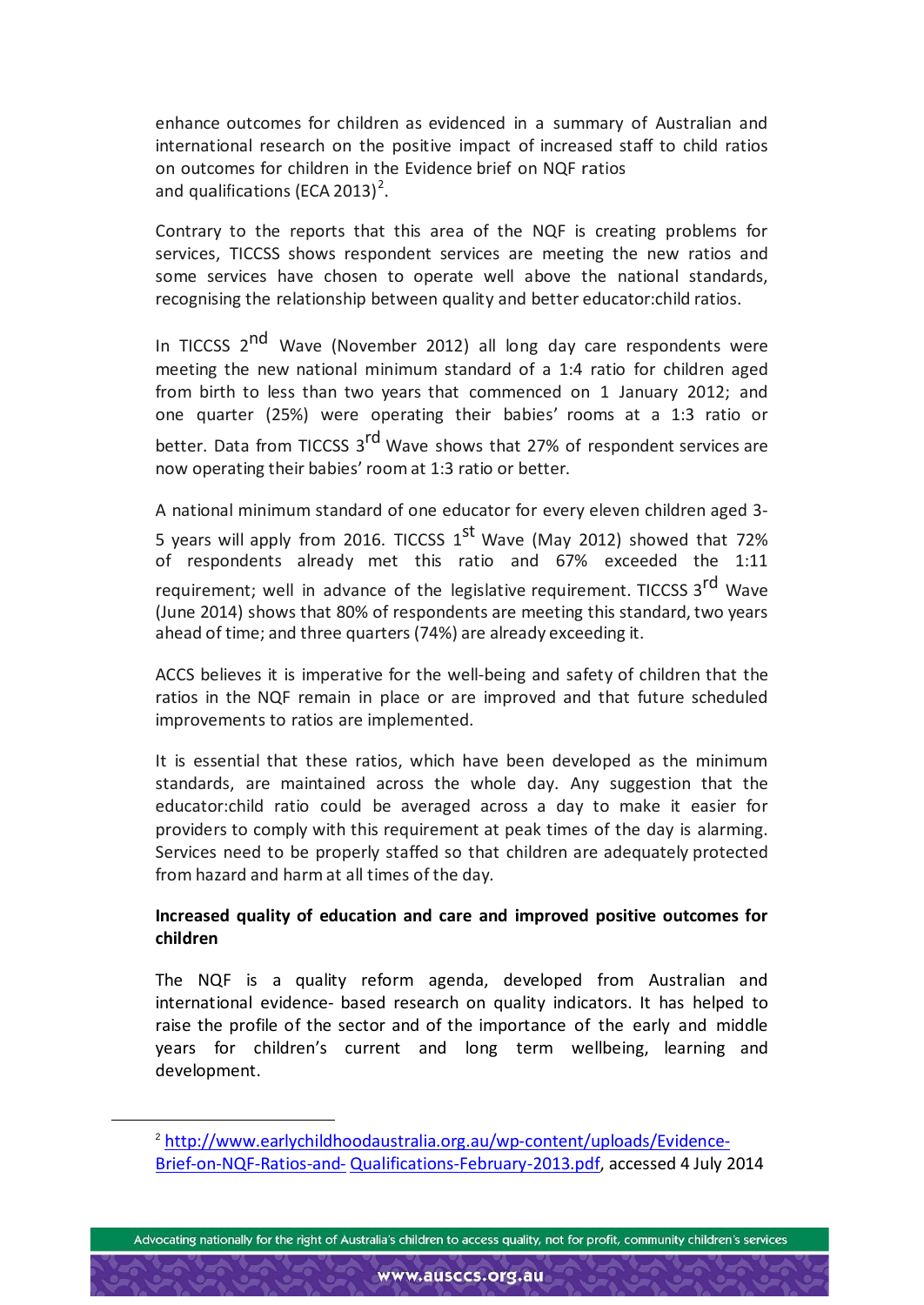ACCS members report that they have observed improved service provision and improved outcomes for children across Australia, not just in community managed and not for profit services but across all ownership types. ACCS believes that the National Quality Standard (NQS) lifts the bar on what is expected across all Quality Areas and this has resulted in important changes in practice and significantly improved outcomes for children.

This is supported by the results of TICCSS  $3^{rd}$  wave data that shows significant numbers of services implementing positive changes in the seven Quality Areas in the last twelve months.

| Quality areas that services have implemented positive changes<br>in |    |
|---------------------------------------------------------------------|----|
| Quality Area 1: Educational program and practice                    | 86 |
| Quality Area 2: Children's Health and Safety                        | 52 |
| Quality Area 3: Physical environment                                | 62 |
| Quality Area 4: Staffing arrangements                               | 51 |
| Quality Area 5: Relationships with children                         | 55 |
| Quality Area 6: Collaborative partnerships with families and        | 62 |
| Quality Area 7: Leadership and service management                   | 56 |
|                                                                     |    |

The introduction of approved learning frameworks has been embraced by services. It is exciting to see that 86% of TICCSS respondents reported implementing positive changes in Quality Area 1 Educational program and practice in the last 12 months. Furthermore just over two thirds (68%) of respondents identified improved outcomes for children and/or services being more focused on meeting children's needs as one of the top three highlights their service has experienced in the last twelve months.

A strength of the NQF is the development of seven Quality Areas and accompanying standards and elements which work together to ensure quality service provision. All seven evidence-based quality areas are intrinsically linked and one area does not carry more weight than another. The seven quality areas have been developed to consider all aspects of education and care services delivery. Quality education and care services are predicated on structural and process dimensions. Structural dimensions relates to:

- educatorto child ratios
- the qualifications of educators and
- group size; that is the number of children in a room or defined space.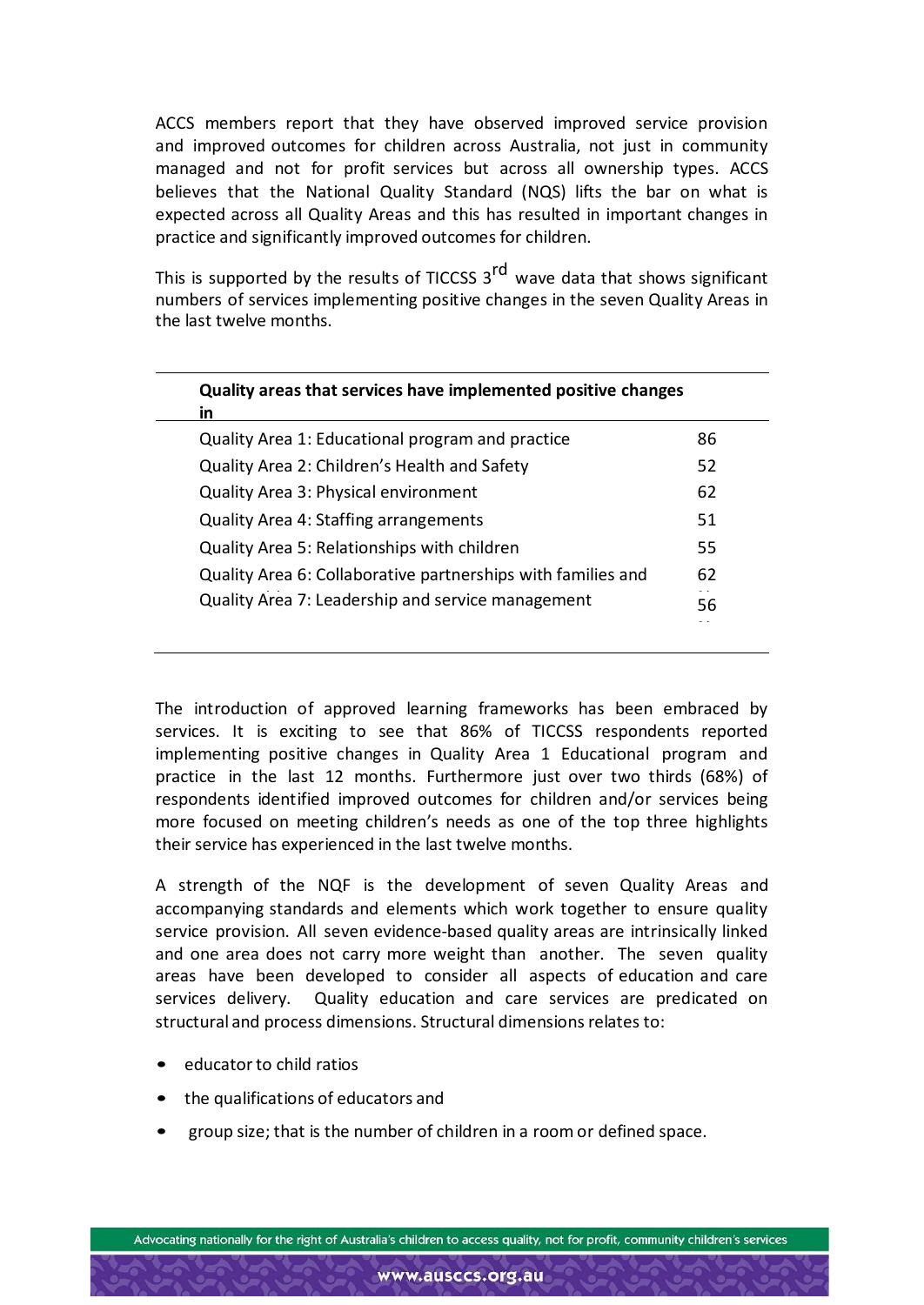Process dimensions relates to:

- the quality and nature of the adult child interactions and relationships within a service and
- the curricula; that is the activities and learning opportunities provided to children as a service.

These two dimensions are intrinsically linked. The quality of any children service is a product of the interplay between these structural and process dimensions; this interplay is made more effective when there is constructive and supportive leadership of the service, engagement with families and local community, underpinned by local cultural contexts<sup>[3](#page-16-0)</sup>.

## **Introduction of improved quality assurance and continuous improvement process**

The assessment and ratings process as a driver for continuous improvement is also one of the successes of the NQF. The introduction of this process, on the whole, has been a positive experience with many community managed services reporting that the NQF process was simpler than the previous accreditation system and provides a more authentic and real picture of the quality of the service.

In TICCSS 3<sup>rd</sup> Wave, almost half (47%) of the respondents indicated that developing and implementing the QIP has led to improvements at our service as one of the top three highlights for their service in the last twelve months.

Half (49%, 426) of the service respondents to TICCSS 3<sup>rd</sup> Wave had been through the assessment and ratings process. Of those respondents that had been through the assessment and ratings process:

- 80% indicated that the process had a positive or extremely positive impact on quality improvement at their service
- 73% rated the clarity of the process as positive or extremely positive
- 67% rated the usefulness of the assessment and ratings report as positive or extremely positive and
- 86% of services rated the ease of the process and the impact on the running of the service as positive (41%) or extremely positive (23%).

<span id="page-16-0"></span> $3$  Cloney, D.; Page, J., Tayler, C., & Church, A. (2013), Assessing the quality of early childhood education and care, *Policy Brief*, No. 25 July 2013, Centre for Community Child Health, The Royal Children's Hospital Melbourne.

Advocating nationally for the right of Australia's children to access quality, not for profit, community children's services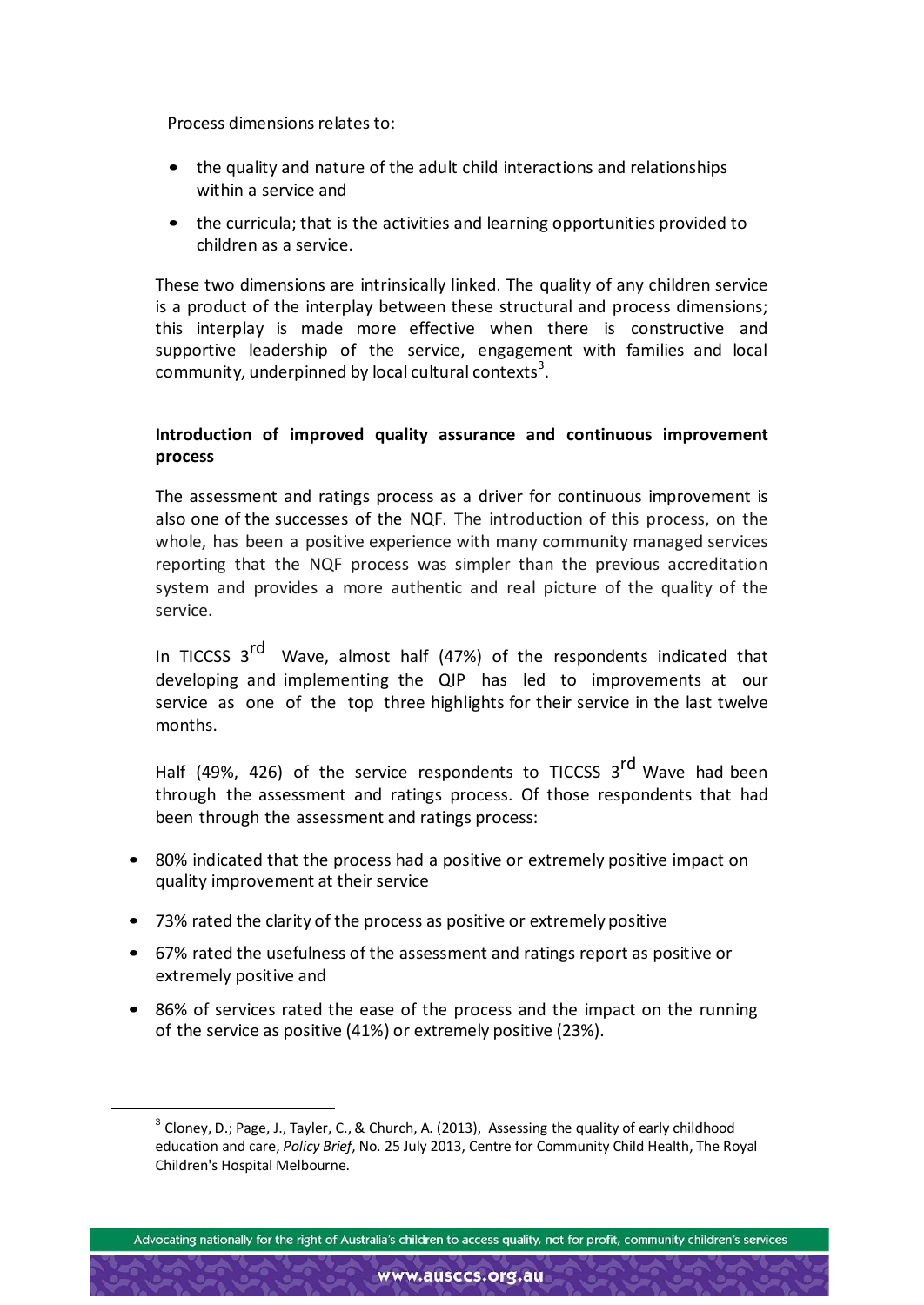## **Administrative impact of the NationalQuality Framework**

The introduction of the NQF was celebrated as a long awaited administrative reform for service providers and those involved with the management of early and middle childhood education and care services. Many in the sector had lobbied for years for an end to the dual systems of state/territory based regulation and national quality assurance administered by different jurisdictions. It put an end to a system where some services may have needed to submit paperwork to renew a state/territory license and have an inspection based on this application, and also submit paperwork and have an external validation visit against Australian Government accreditation standards within the same year. Service providers and staff in many early and middle childhood education and care services needed to be cognisant of different jurisdictional and different service type requirements and maintain systems to ensure compliance with both.

The introduction of a single uniform Regulation, and ratings and assessment system governed by the same legislation and administered by one Regulatory Authority in each state/territory has streamlined administrative processes and compliance requirements significantly for many services. The effect of this has not been immediate as services have needed to understand and comply with new requirements and processes, and this initial investment in compliance has been time consuming.

Any new national system will have an initial additional regulatory burden as those who are involved in the new system understand its requirements and adapt management and administrative requirements to fit with the new system. This has certainly been so with the NQF; and was absolutely the same experience in January 1994 when the National Childcare Accreditation commenced.

The perception of increased regulatory burden under the NQF was exacerbated by a number of issues:

- The implementation of the National IT system was significantly delayed well beyond the commencement date of the NQF. This resulted in services, Regulatory Authorities and ACECQA needing to overlay, unexpectedly, a manual system for much of 2010 and into 2011. This created much frustration from services with, for example, applications and approvals being dramatically slowed down, and lost applications due to an overwhelming paper volume.
- The implementation of other significant national reforms including workplace health and safety, and privacy legislation that coincided with significant changes in the NQF such as minimum qualification requirements and ratio improvements. While all of these changes are attributable to very different legislative requirements, many services perceive them to be all part of the same increased regulatory burden load.
- Some state and territory Regulatory Authorities changed some of their reporting requirements to comply with the national reporting system. For some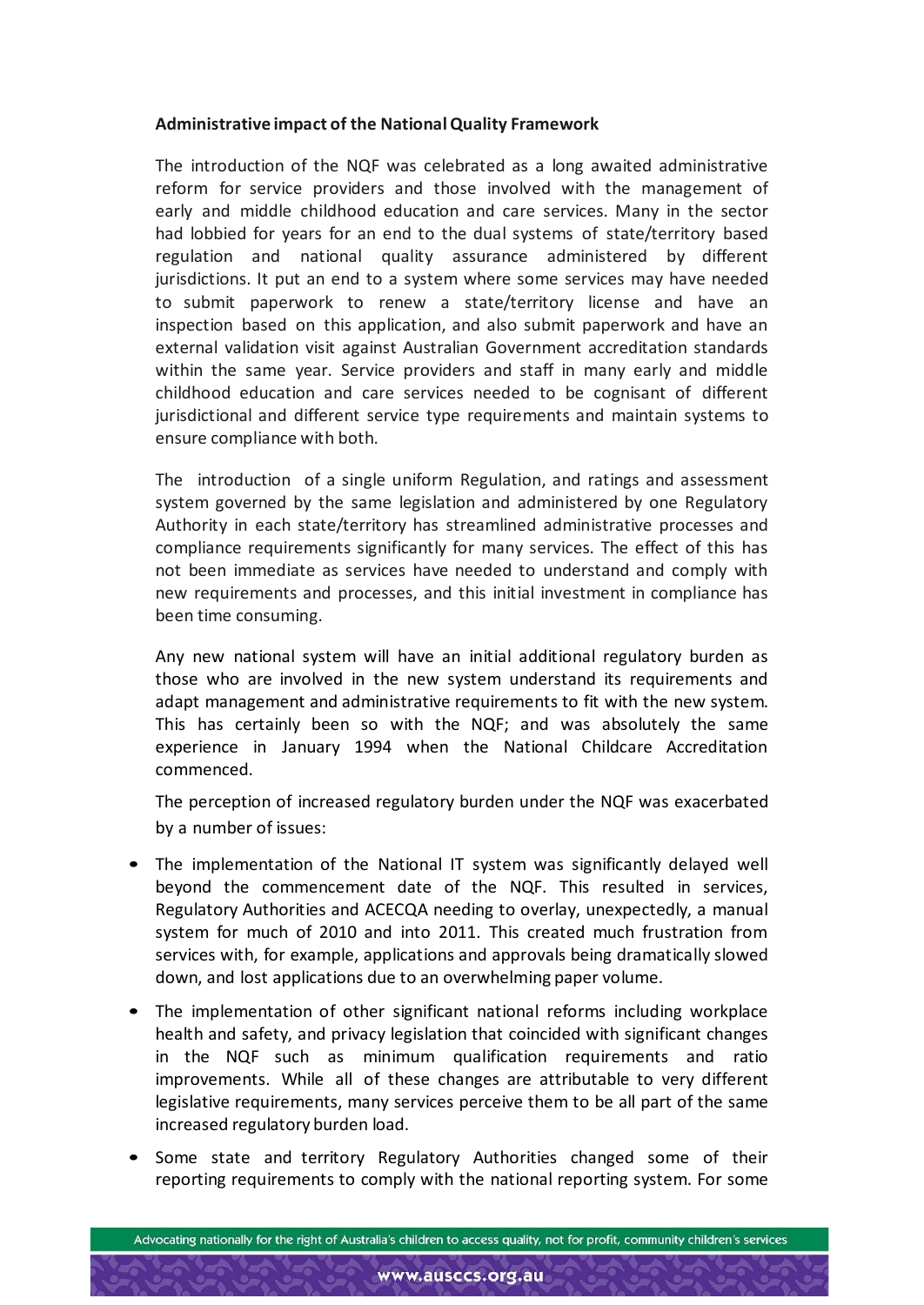services this did increase regulatory burden until these new requirements became bedded down.

The ACECQA *Report on The National Quality Framework & Regulatory Burden*  $(2013)^4$  $(2013)^4$  shows that services on the whole, do not yet perceive a decrease in administrative burden. ACCS believes this is to be expected at this point in the reform process. Over the last couple of years services have needed to undertake a significant amount of work including:

- updating policies to reflect changes to legislation
- writing and put into practice several new policies that were not required under previous legislation
- undertaking a self-assessment process against the new NQS and use this to write and update a Quality Improvement Plan
- ensuring that services comply with new Regulations across a range of areas including the introduction of Nominated Supervisors and Certified Supervisors
- becoming familiar with and use new approved learning frameworks and
- participating in or prepare for a new assessment and ratings process.

The perception of increased regulatory burden for some services reflects anxiety around a new system and lack of experience going through an assessment and rating process. The ACECQA research shows a critical point of different regarding perceived administrative burden. Once services have received their first assessment and rating visit and their rating;

- their perceptions of level of burden decreased (p.  $51<sup>4</sup>$ ) and
- agreed that the level of administrative burden had reduced since the introduction of the Law and Regulation (p.  $77<sup>4</sup>$ ).

It is interesting to note that despite these perceived significant demands on services, the research undertaken by ACECQA (2013) shows that 78% of providers were either very supportive or supportive of the NQS. ACCS believes that as more services complete their first cycle of assessment and ratings the perception of administrative burden will decrease.

TICCSS data also reflects a decrease in perception of increased paperwork with:

86% of respondents identifying this as a one of their top three issues in TICCSS 1st Wave (May 2012) and

<span id="page-18-0"></span> $\overline{4}$ 

[http://www.scseec.edu.au/site/DefaultSite/filesystem/documents/Reports%20and%20publicatio](http://www.scseec.edu.au/site/DefaultSite/filesystem/documents/Reports%20and%20publications/Publicatio) [ns/Publication](http://www.scseec.edu.au/site/DefaultSite/filesystem/documents/Reports%20and%20publications/Publicatio)s/ACECQA%20Research%20Report%20on%20the%20NQF%20and%20Regulatory% 20Burden%20-%20Combined.pdf, accessed 3 July 2014.

Advocating nationally for the right of Australia's children to access quality, not for profit, community children's services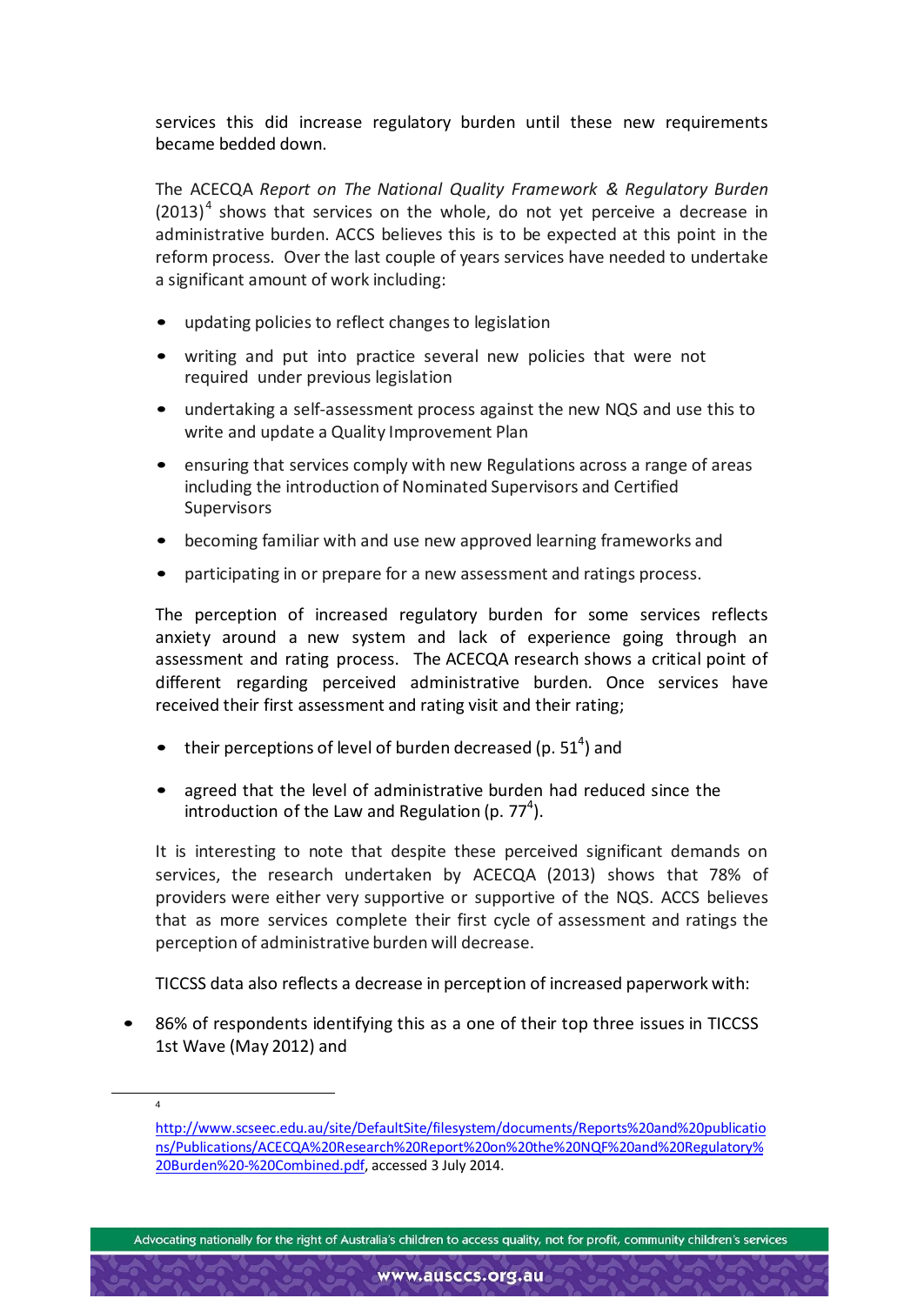only 46% identifying this as one of their top three issues in TICCSS 3<sup>rd</sup> Wave (June 2014)

Furthermore 10% listed Administration and paperwork is more streamlined as one of the top three highlights of the past twelve months (TICCSS 3<sup>rd</sup> Wave).

ACCS believes that with many services having successfully moved through this transition period and implemented many new requirements, it is imperative that this effort is built on and not wasted. The last thing services need is another round of significant changes to requirements.

An ongoing challenge for services is keeping up to date with and understanding their other legal obligations across all jurisdictions. Addressing this issue would significantly reduce the administrative and compliance complexity for services.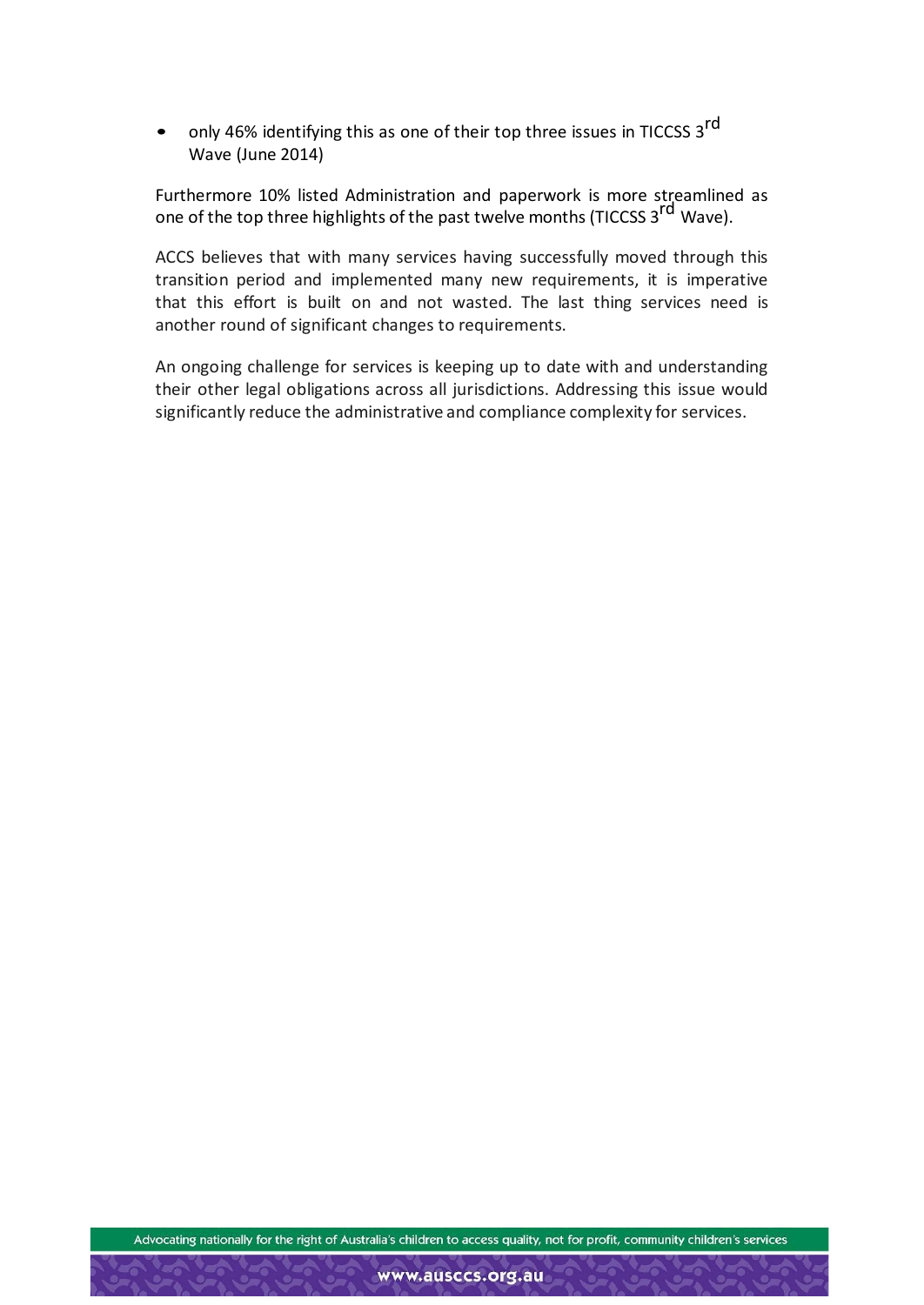# **What further opportunities are there for streamlining/reducing regulatory burden and improving the National Quality Framework?**

1. Change the assessment and ratings cycle so that a service with a rating of Working Towards the NQS has the option of being reassessed just in the standard/s that they did not receive Meeting or Exceeding the NQS for, as soon as they have implemented changes and their self-assessment process indicates that they are now Meeting the NQS in that Standard.

It is disheartening for a service to have to wait for a whole new assessment and rating cycle in order to achieve a better rating, and time consuming for a Regulatory Authority to reassess every standard (when a service may have received Exceeding the NQS in some areas).

ACCS believes however that it is imperative that for a service to receive an overall Meeting the NQS rating it should meet each of the 58 elements in the NQS and that there should be no change to this requirement. When the health, safety, wellbeing, learning and development of children are at stake it is essential that services are supported to meet every single minimum standard. In some situations 'a pass' means getting 50% or better on a test; applying the best interests of the child principle to assessment and ratings means nothing but 100% is acceptable for Australia's children.

2. Review the Excellent Rating

ACCS believes that the Excellent Rating should be reviewed with strong consideration given to removing the Excellent Rating, while increasing the level and requirements for a service to receive Exceeding the NQS.

As a minimum ACCS recommends that the Excellent Rating be put on hold at least until all services have been through the assessment and ratings process and direct resources saved by doing this to increasing the pace of assessment and ratings visits.

- 3. Increase the number of unannounced visits to services by Regulatory Authorities to monitor continuity of practices.
- 4. As a priority bring all service types including in-home care, occasional care, mobile services and MACS into the scope of the NQF.
- 5. Further resource services to ensure that there is a 'no wrong door' approach (ACECQA or each Regulatory Authority) for information about the broad range of legislative requirements that services need to meet.

This could include for example regular update alerts and explanatory notes to all services when any federal or state/territory legislative requirement changes across any of the required policy areas and the implications of this for